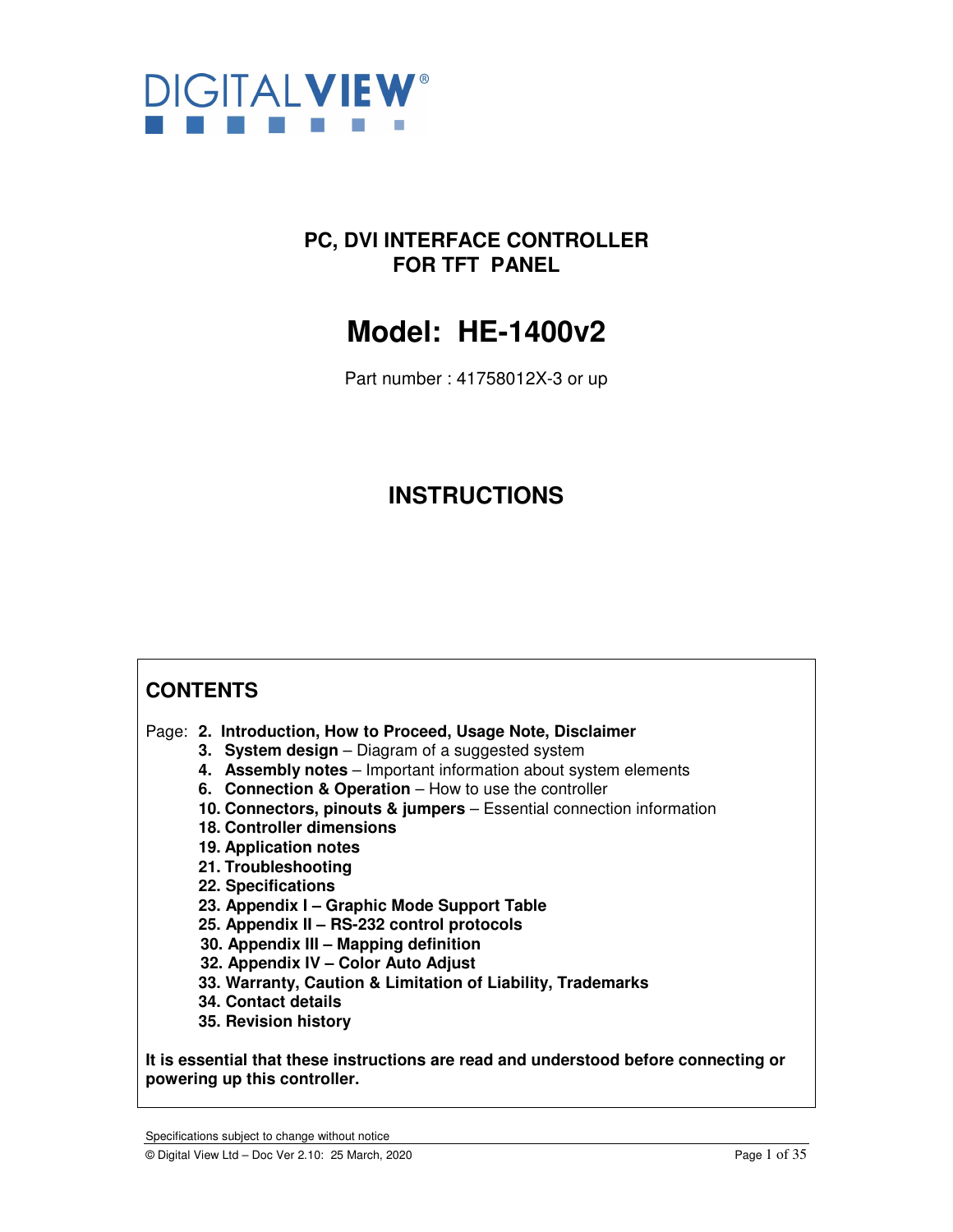### **Introduction**

**HE-1400v2 is the harsh Environment version of the ALR-1400v2. Provides full ALR-1400v2 feature set, plus wide range operating temperature and voltage range; shock and vibration tolerance and conformal coating for extreme environment applications.** 

- **TFT (active matrix) LCDs with LVDS interface of 1440x900, 1366x768, 1280x1024, 1280x800, 1024x768, 800x600, 640x480 resolution;**
- **Computer video signals of SXGA, XGA, SVGA, VGA standard**
- **Support LVDS or TTL interface panel**
- **Low mass tantalum capacitors for maximum vibration and shock tolerance, conformal coating, operating temperature range from -40<sup>o</sup>C to +80<sup>o</sup>C plus calculated MTBF in excess of 100K hours.**
- **Overall suitability for usage in critical applications must be independently tested and verified by the user.**

**Ordering information :** 

| Controller | Part number     | Ordering part number |  |  |  |
|------------|-----------------|----------------------|--|--|--|
| HE-1400v2  | P/N 41758012X-3 | P/N 4175801XX-3      |  |  |  |

### **HOW TO PROCEED**

 $\triangleright$  Ensure you have all parts & that they are correct, refer to:

- Connection diagram (separate document for each panel)
- Connector reference (in following section)
- Assembly notes
- $\triangleright$  Check controller switch & jumper settings (errors may damage the panel)
- $\triangleright$  Prepare the PC
- $\triangleright$  Connect the parts<br> $\triangleright$  Understand the or
- Understand the operation and functions (in following section)

### **IMPORTANT USAGE NOTE**

This product is for use by system developers and integrators, the manufacturer accepts no liability for damage or injury caused by the use of this product. It is the responsibility of the developer, integrators or other user of this product to:

- Ensure that all necessary and appropriate safety measures are taken.
- Obtain suitable regulatory approvals as may be required.
- Exercise Check power settings to all component parts before connection.<br>
Exercise Linderstand the operation and connectivity requirements of this
- Understand the operation and connectivity requirements of this controller.

#### **DISCLAIMER**

There is no implied or expressed warranty regarding this material.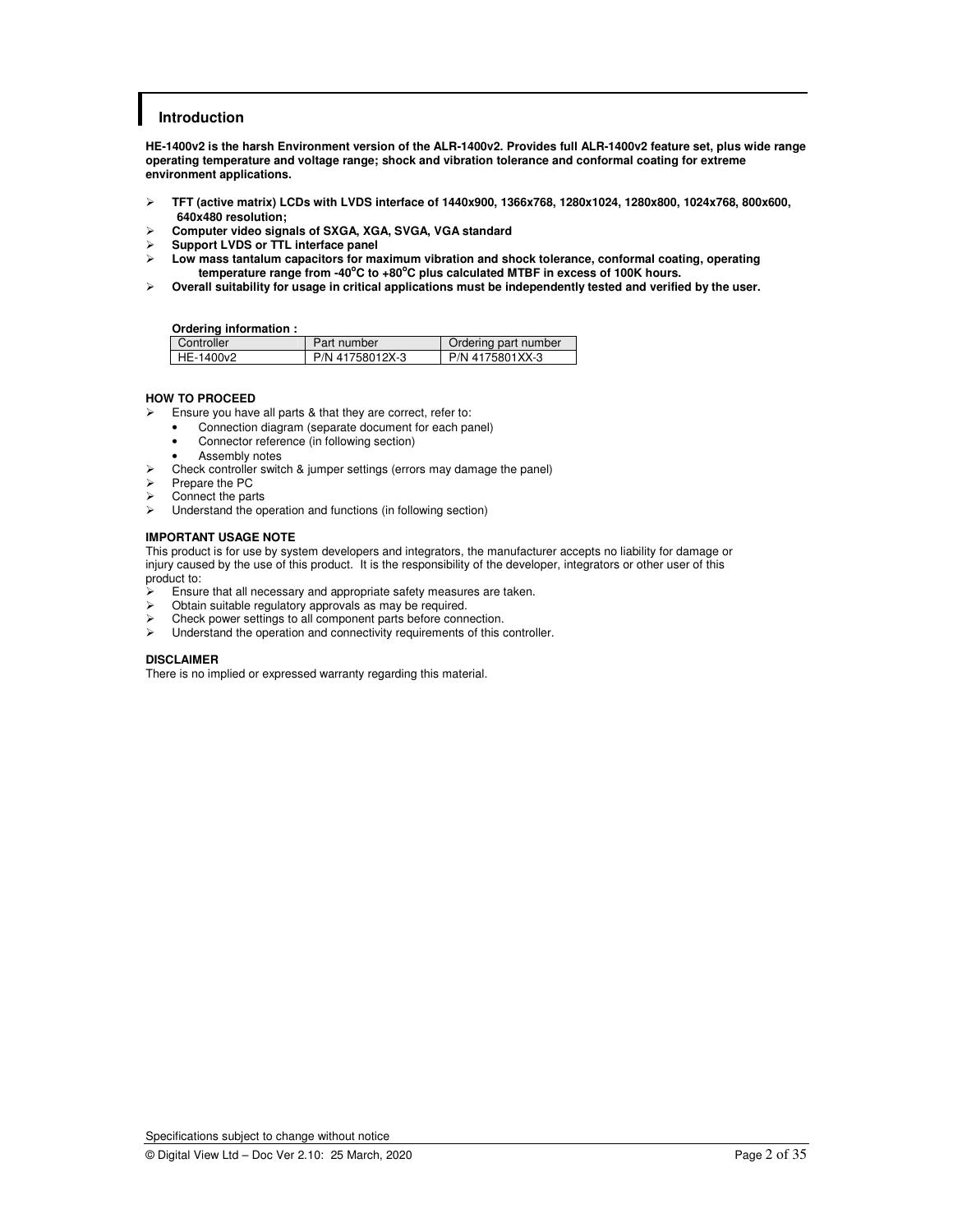# **SYSTEM DESIGN**

A typical LCD based display system utilising this controller is likely to comprise the following:



### **Summary:**

- 1. LCD panel
- 2. LVDS cable (for connection with LVDS panel)<br>3. TTL cable (for connection with TTL panel)
- 3. TTL cable (for connection with TTL panel)<br>4. Backlight driver (if not built into LCD)
- 4. Backlight driver (if not built into LCD)<br>5. Backlight driver cable
- 5. Backlight driver cable<br>6. Function controls
- 6. Function controls<br>7. Function controls
- 7. Function controls cable<br>8. Status LED
- 8. Status LED<br>9. DVI-D input
- DVI-D input
- 10. Analog VGA input
- 11. Power input (12VDC / 24VDC)
- 12. RS-232 control port
- 13. LCD controller card, HE-1400v2

Digital View offers a range of accessories such as listed above, to make up complete display solution.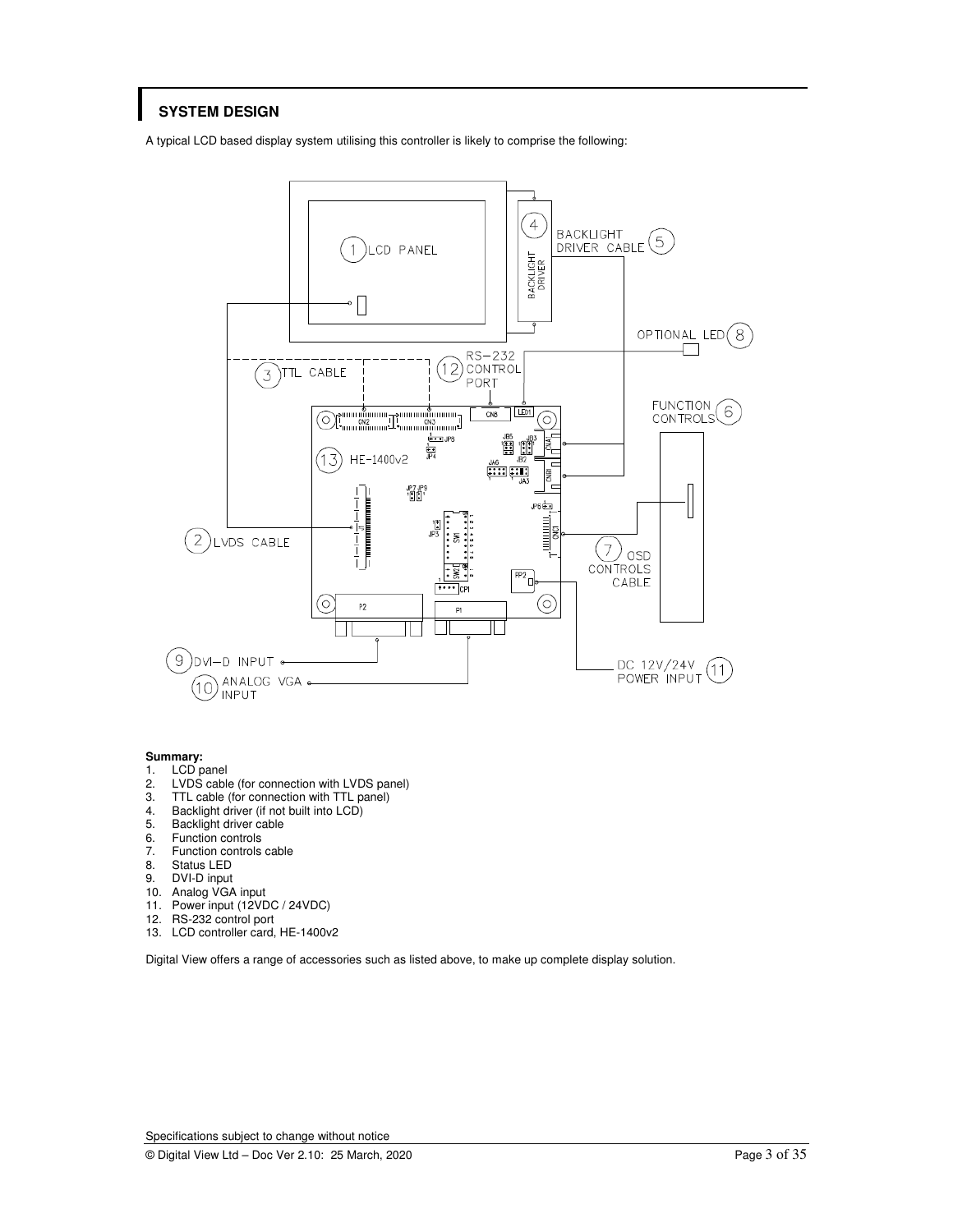# **ASSEMBLY NOTES**

This controller is designed for monitor and custom display projects using 1440x900, 1366x768, 1280x1024, 1280x800, 1024x768, 800x600, 640x480 resolution TFT panels with a SXGA, WXGA, XGA, SVGA, VGA signal input. The following provides some guidelines for installation and preparation of a finished display solution.

**Preparation**: Before proceeding it is important to familiarize yourself with the parts making up the system and the various connectors, mounting holes and general layout of the controller. As much as possible connectors have been labeled. Guides to connectors and mounting holes are shown in the following relevant sections.

- **1. LCD Panel**: This controller is designed for typical LVDS or TTL interface TFT panels with panel voltage 3.3V or 5V or 12V or 18V LVDS interface. Due to the variation between manufacturers of signal timing and other panel characteristics factory setup and confirmation should be obtained before connecting to a panel. **(NOTE: Check panel power jumper settings before connection)**
- **2. Controller card:** Handle the controller card with care as static charge may damage electronic components.
- **3. LVDS signal cable :** In order to provide a clean signal it is recommended that LVDS signal cables are no longer than 46cm (18 inches). If loose wire cabling is utilized these can be made into a harness with cable ties. Care should be taken when placing the cables to avoid signal interference. Additionally it may be necessary in some systems to add ferrite cores to the cables to minimize signal noise.
- **4. TTL signal cable**: In order to provide a clean signal it is recommended that LCD signal cables are no longer than 33cm (13 inches). If loose wire cabling is utilized these can be made into a harness with cable ties. Care should be taken when placing the cables to avoid signal interference. Additionally it may be necessary in some systems to add ferrite cores to the cables to minimize signal noise.
- **5. Backlight driver**: This will be required for the backlight of an LCD, some LCD panels have an built in backlight driver. As panels may have 1 or more backlight tubes and the power requirements for different panel models backlights may vary it is important to match the backlight driver in order to obtain optimum performance. See page 20 for the Application notes "Backlight driver connection section for more informations.
- **6. Backlight driver Cables**: Different backlight driver models require different cables and different pin assignment. Make sure correct cable pin out to match the backlight driver. Using wrong cable pin out may damage the backlight driver.
- **7. Function Controls**: The following section discusses the controls required and the section on connectors provides the detail. The controls are minimal: On/Off, Backlight Brightness (depends on backlight driver), OSD (5 momentary buttons) analog VR type or (8 momentary buttons) digital type.
- **8. Function controls cable**: The cables to the function switches should be of suitable quality and length so that impedance does not affect performance. Generally lengths up to 1 metre (3 feet) should be acceptable.
- **9. DVI-D Input Cable :** Plug the DVI-D cable to the connector P2 on the controller board
- **10. Analog VGA Input Cable**: As this may affect regulatory emission test results and the quality of the signal to the controller, a suitably shielded cable should be utilized.
- • **Power Input**: 12V / 24V DC is required, this should be a regulated supply. Although the controller provides power regulation for the LCD power this does not relate to the power supplied to the backlight driver. If an unregulated power supply is provided to an backlight driver any fluctuations in power may affect operation, performance and lifetime of the backlight driver and or backlight tubes. 24VDC input is required when the panel output voltage is 18VDC. Please refer to page 12-13 for proper jumper settings.
- • **Power Safety**: Note that although only 12VDC / 24VDC is supplied as 'power-in' a backlight driver for panel backlighting produces significantly higher voltages (the backlight driver does not connect to the ground plane). We strongly advise appropriate insulation for all circuitry.
- • **EMI**: Shielding will be required for passing certain regulatory emissions tests. Also the choice of external Controller to PC signal cable can affect the result.
- Ground: The various PCB mounting holes are connected to the ground plane.
- • **Servicing**: The board is not user serviceable or repairable. Warranty does not cover user error in connecting up to the controller and is invalidated by unauthorized modification or repairs.
- • **Controller Mounting**: It is recommended that a clearance of at least 10mm is provided above and 5mm below the controller when mounted. Additionally consideration should be given to:
	- Electrical insulation.
	- Grounding.
	- EMI shielding.
	- Cable management. Note: It is important to keep panel signal cables apart from the backlight drivers & backlight cables to prevent signal interference.
	- Heat & Ventilation: Heat generated from other sources, for example the backlight of a very high brightness panel may generate significant heat which could adversely affect the controller.

Specifications subject to change without notice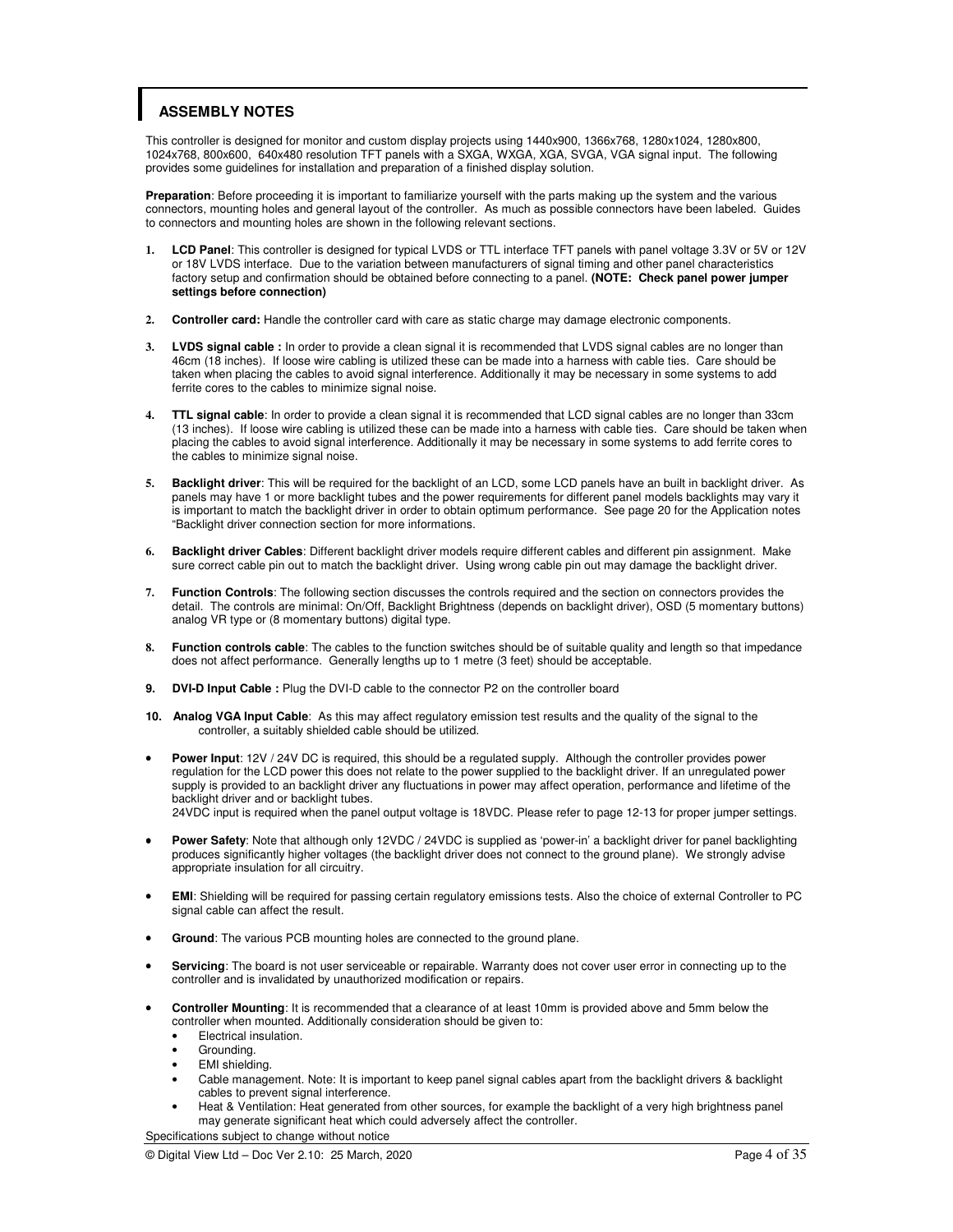- Other issues that may affect safety or performance.
- • **PC Graphics Output**: A few guidelines:
	- Signal quality is very important, if there is noise or instability in the PC graphics output this may result in visible noise on the display.
	- Refer to graphics modes table in specifications section for supported modes.
	- Non-interlaced & interlaced video input is acceptable.

**IMPORTANT: Please read the Application Notes section for more information.** 

Specifications subject to change without notice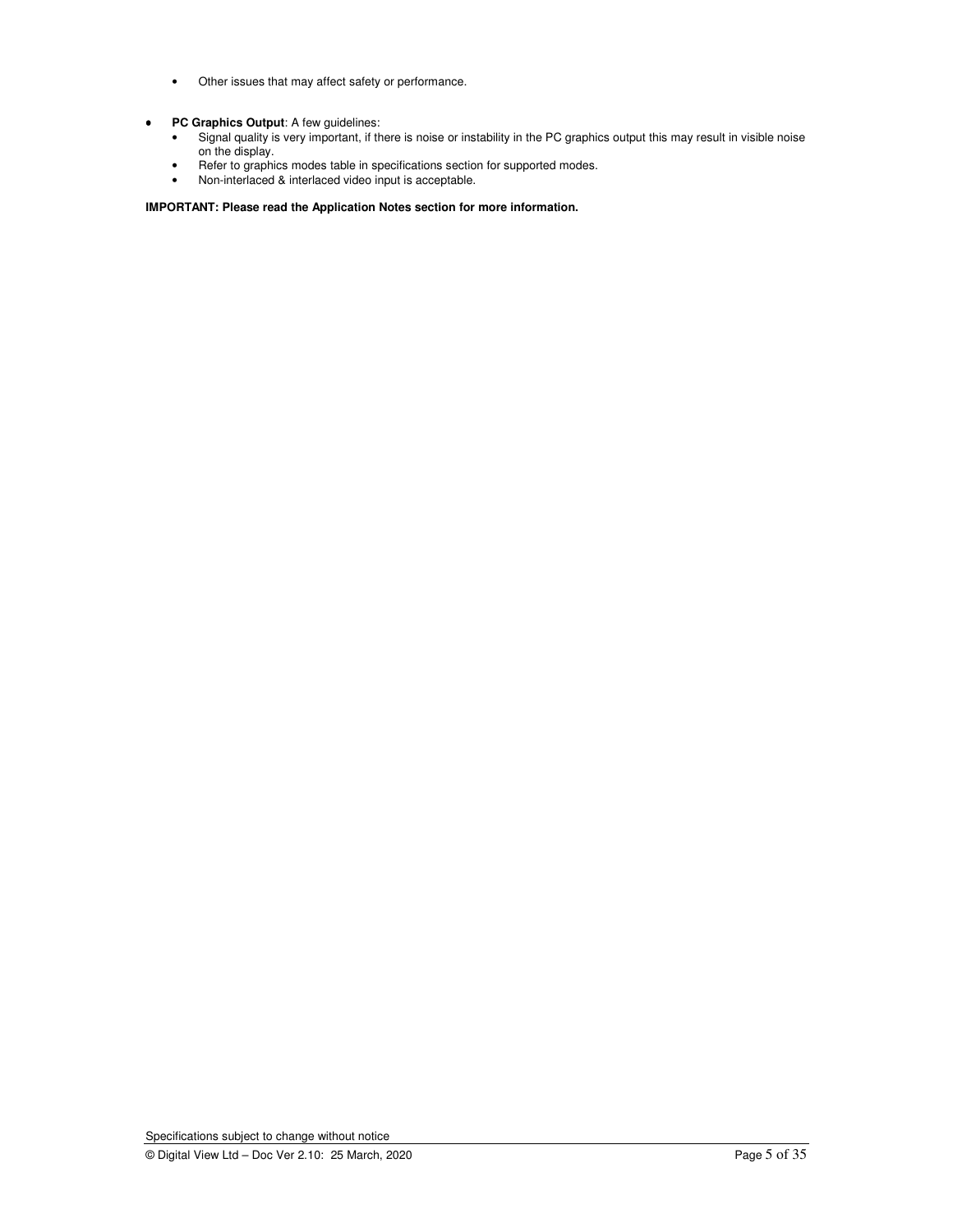# **CONNECTION & OPERATION**

**CAUTION:** Never connect or disconnect parts of the display system when the system is powered up as this may cause serious damage.

### **CONNECTION**

Connection and usage is quite straight forward (it is useful to have the relevant connection diagram available at this time):

- 1. **LCD panel & Backlight driver:** Connect the backlight driver (if it is not built-in the panel) to the CCFT lead connector of the LCD panel.
- 2. **LVDS type panels:** Plug the LVDS signal cable direct to J1 (if necessary). Insert the panel end of the cable to the **LCD panel connector.**<br>**TTL type panels:** Plus
- 3. **TTL type panels:** Plug the signal cables direct to CN2 or CN3. Plug the other end of cables to the LCD connector board (if connector board is required, otherwise the signal can be direct plug to the LCD panel connector). Then plug the board connector to the LCD panel connector.<br>4. **Backlight driver & Controller:** Plug the backlight driver cable to CNB1
- 4. **Backlight driver & Controller:** Plug the backlight driver cable to CNB1 and CNA1 (if necessary). Plug another end to the connector on the backlight driver.
- 5. **Function switch & Controller:** Plug the OSD switch mount cable to CNC1 on the controller board and another to the OSD switch mount.<br>6. **LED & Controller:** Plug
- **LED & Controller:** Plug in a 3-way with dual color LED to connector LED1 on the controller board.
- 7. **Jumpers :** Check all jumpers are set correctly. Details referring the connection diagram at
- **http://www.digitalview.com/controllers/csg.php**<br>**8. Jumpers & Backlight driver & Panel voltage**
- 8. **Jumpers & Backlight driver & Panel voltage:** Particularly pay attention to the settings of JA3, JA6, JB2, JB3. JB2 & JB3 are used for backlight driver control (read backlight driver specification and information on the jumper table to define the correct settings). JA3 & JA6 are used for panel voltage input (read panel specification and information on the jumper table to define the correct settings).
- 9. **DVI cable :** Plug the DVI-D cable to the connector P2 on the controller board.
- 10. **VGA cable & Controller:** Plug the VGA cable to the connector P1 on the controller board.
- 12. **Power supply & Controller:** Plug the DC 12V / 24V power in to the connector PP2. You can consider to use DigitalView mating power cable P/N 426013800-3, 160mm.
- 13. **Power on:** Switch on the controller board and panel by using the OSD switch mount.

**CAUTION**: Never connect or disconnect parts of the display system when the system is powered up as this may cause serious damage.

### LED status :

| LLD URRUU .                |            |
|----------------------------|------------|
| State                      | LED color  |
| No signal & backlight off  | <b>RED</b> |
| With signal & backlight on | GREEN      |

General:

- If you are using supplied cables & accessories, ensure they are correct for the model of panel and controller.
- If you are making your own cables & connectors refer carefully to both the panel & backlight driver specifications and the section in this manual, "Connectors, Pinouts & Jumpers" to ensure the correct pin to pin wiring.

### **PC SETTINGS**

The controller has been designed to take a very wide range of input signals however to optimize the PC's graphics performance we recommend choosing 60Hz vertical refresh rate – this will not cause screen flicker.

### **OPERATION**

Once the system has been connected and switched on there are a number of functions available to adjust the display image as summarized in the following sections. The settings chosen will be saved for each mode independently.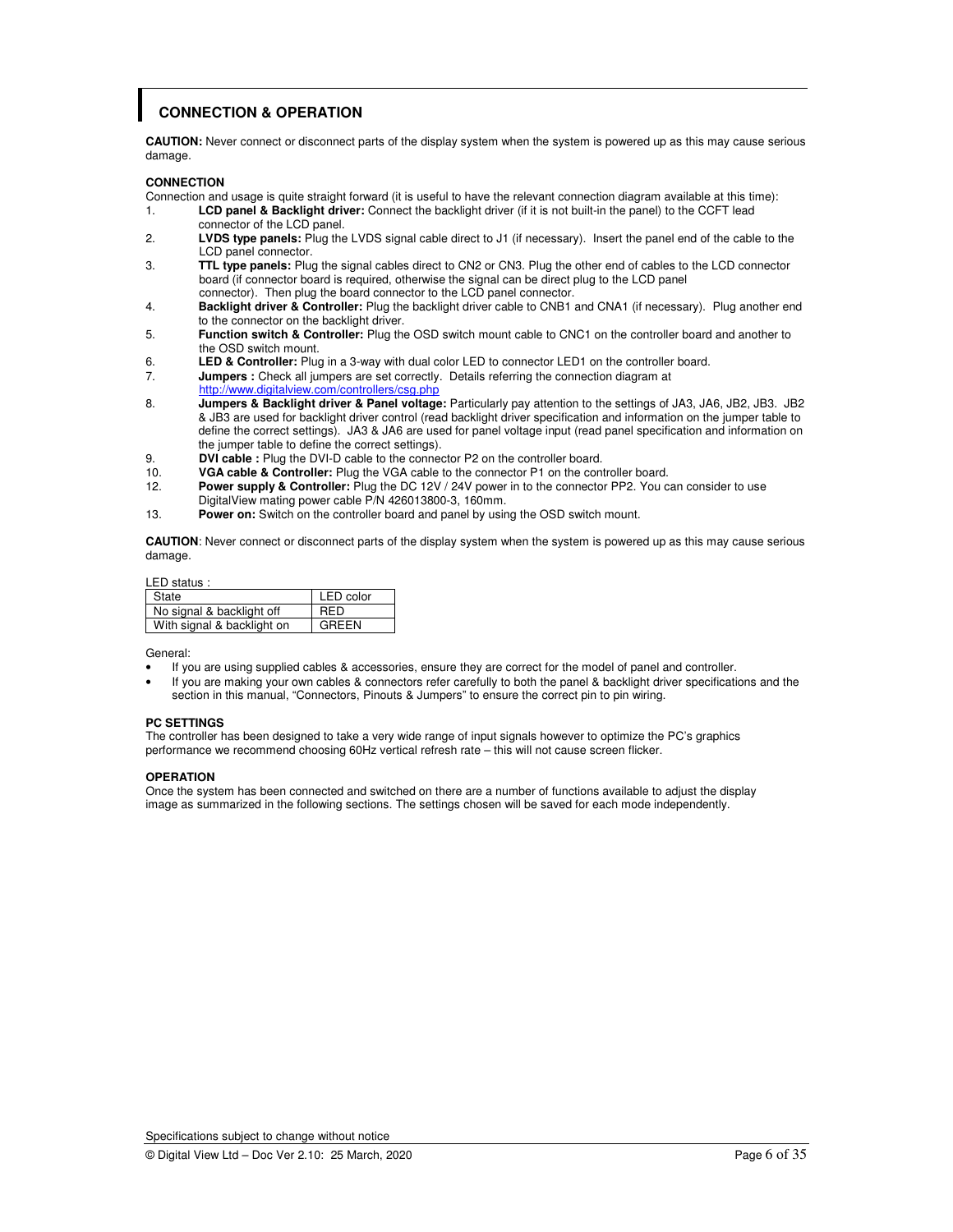### **LCD DISPLAY SYSTEM SETTINGS**

NOTE: By way of explanation the following refers to a set of sample buttons that may be obtained as an option. In addition to power on/off and connection for backlight brightness the controller provides an On Screen Display of certain functions which are controlled by 5 momentary type buttons (analog VR type) or 8 momentary type buttons (digital type):

| Controls                                                                                             | Analog VR type                                                   | Digital type                                                  |
|------------------------------------------------------------------------------------------------------|------------------------------------------------------------------|---------------------------------------------------------------|
| On/Off – turns controller board power on                                                             | VR toggle switch                                                 | On/Off button                                                 |
| Brightness - controls backlight brightness                                                           | Rotary VR                                                        | Brightness $+/-$ buttons                                      |
| Menu - turns OSD menu On or Off (it will auto time<br>off)                                           | Menu button                                                      | Menu button                                                   |
| Select - Select function / Confirm<br>(under OSD menu on state)                                      | <b>SEL DN</b>                                                    | <b>SEL DN</b>                                                 |
| Move up / down to select OSD menu function<br>(under OSD menu on state)                              | <b>SEL UP</b>                                                    | <b>SEL UP</b>                                                 |
| $+$ – increase the setting / moves the selector to the<br>next function<br>(under OSD menu on state) | $+$                                                              | $+$                                                           |
| - - decrease the setting / moves the selector to the                                                 |                                                                  |                                                               |
| previous function<br>(under OSD menu on state)                                                       |                                                                  |                                                               |
| Reset to Factory Defaults                                                                            | Press and hold SEL DN<br>button, then power on the<br>controller | Press and hold SEL DN button,<br>then power on the controller |
| Direct access key for Brightness level increase<br>(under OSD menu off state)                        | $+$                                                              | $\ddot{}$                                                     |
| Direct access key for Brightness level decrease<br>(under OSD menu off state)                        |                                                                  |                                                               |
| Direct access key for Backlight Brightness increase*<br>(under OSD menu off state)                   | <b>SEL UP</b>                                                    | <b>SEL UP</b>                                                 |
| Direct access key for Backlight Brightness decrease*<br>(under OSD menu off state)                   | <b>SEL DN</b>                                                    | <b>SEL DN</b>                                                 |

\* No OSD menu display when adjusting the "Backlight" hotkey function



Digital type



**12V / 24VDC power input :**  Digital 10K Type OSD switch mount uses P/N 416100520-3 or up

| 12V / 24VDC power input :  |
|----------------------------|
| 5 buttons OSD switch mount |
| board P/N 4161003700-3,    |
| matching cable             |
| P/N 426123010-3.           |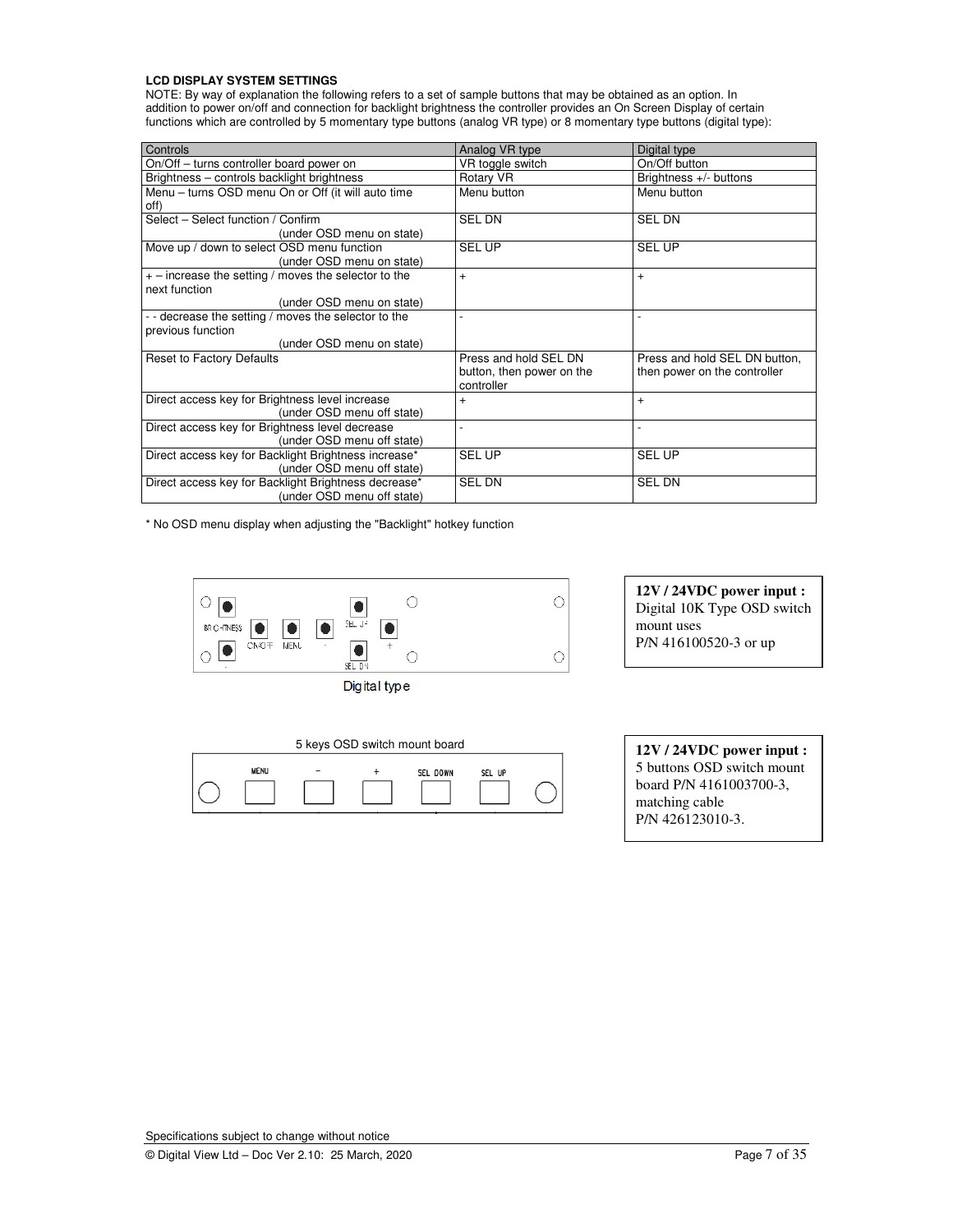| OSD Functions           |                     |                                                                                                                                                                                                                                                                                          |  |  |  |
|-------------------------|---------------------|------------------------------------------------------------------------------------------------------------------------------------------------------------------------------------------------------------------------------------------------------------------------------------------|--|--|--|
| D                       | <b>Picture</b>      |                                                                                                                                                                                                                                                                                          |  |  |  |
|                         | <b>Brightness</b>   | Increase/decrease brightness level.<br>Press – or + $(-$<br>$+$ Total : 100 steps                                                                                                                                                                                                        |  |  |  |
|                         | <b>Contrast</b>     | Increase/decrease panel contrast level.<br>Press – or $+$ $(-$<br>$+$ ) Total : 100 steps                                                                                                                                                                                                |  |  |  |
|                         | <b>Sharpness</b>    | Increase/decrease shapness level.<br>Press – or $+$ (-<br>+) Total: 7 steps                                                                                                                                                                                                              |  |  |  |
|                         | <b>Backlight</b>    | Increase/decrease backlight brightness level.<br>Press – or + $(-$<br>$+$ ) Total : 100 steps                                                                                                                                                                                            |  |  |  |
|                         | <b>Invert</b>       | B/L Invert : Invert for the backlight brightness                                                                                                                                                                                                                                         |  |  |  |
|                         | <b>Display</b>      |                                                                                                                                                                                                                                                                                          |  |  |  |
|                         | H. Position*        | Use +/- to move the image horizontally.<br>Press – or $+$ (-<br>$+$ Total : 100 steps                                                                                                                                                                                                    |  |  |  |
|                         | V. Position*        | Use +/- to move the image vertically.<br>Press – or $+$ (-<br>$+$ ) Total : 100 steps                                                                                                                                                                                                    |  |  |  |
|                         | Clock*              | Adjust the image horizontal size.<br>Press – or $+$ (-<br>$+$ ) Total : 100 steps                                                                                                                                                                                                        |  |  |  |
|                         | Phase*              | Fine tune the data sampling position (adjust image quality)<br>$+$ ) Total : 100 steps<br>Press – or $+$ (-                                                                                                                                                                              |  |  |  |
|                         | <b>Aspect</b>       | WIDE : Scaling format to Fill screen<br>4:3 : Scaling format in 4:3                                                                                                                                                                                                                      |  |  |  |
|                         | <b>Color</b>        |                                                                                                                                                                                                                                                                                          |  |  |  |
|                         | Gamma               | 1.8 / 2.0 / 2.2 / 2.4 / 2.6 : Adjust Gamma settings                                                                                                                                                                                                                                      |  |  |  |
|                         | Color Temperature   | (Adjust the warmness of the image displayed. The higher temperature the<br>coolest image looks like. The lower temperature the warmest image looks like.)                                                                                                                                |  |  |  |
|                         | <b>User</b>         | Adjust red color level<br>Press – or + $(-$<br>$\left]$ +) Total :100 steps<br>Adjust green color level<br>Press $-$ or $+$ $(-)$<br>$\ket{+}$ Total : 100 steps<br>Adjust blue color level<br>Press – or $+$ (-<br>$\ket{+}$ Total : 100 steps<br>Press SEL UP/DN button to select item |  |  |  |
|                         | 4200K               | Set the color temperature to 4200K                                                                                                                                                                                                                                                       |  |  |  |
|                         | 5000K               | Set the color temperature to 5000K                                                                                                                                                                                                                                                       |  |  |  |
|                         | 6500K               | Set the color temperature to 6500K                                                                                                                                                                                                                                                       |  |  |  |
|                         | 7500K               | Set the color temperature to 7500K                                                                                                                                                                                                                                                       |  |  |  |
|                         | 9300K               | Set the color temperature to 9300K                                                                                                                                                                                                                                                       |  |  |  |
| $\overline{\text{DSD}}$ | <b>OSD Setting</b>  |                                                                                                                                                                                                                                                                                          |  |  |  |
|                         | Language            | Press SEL UP/DN button to select item<br>English / French / Spanish                                                                                                                                                                                                                      |  |  |  |
|                         | OSD H. POS.         | Adjust OSD menu Horizontal position.<br>Press $-$ or $+$ (-<br>$+$ ) Total : 100 steps                                                                                                                                                                                                   |  |  |  |
|                         | OSD V. POS.         | Adjust OSD menu Vertical position.<br>Press – or $+$ (-<br>$+$ ) Total : 100 steps                                                                                                                                                                                                       |  |  |  |
|                         | <b>OSD TIMER</b>    | OSD Timeout: 0 / 10 / 20 / 30 / 40 / 50 / 60 seconds (Always on when set to 0)<br>Press – or $+$ (-<br>$+$ )                                                                                                                                                                             |  |  |  |
|                         | <b>Transparency</b> | Set the OSD menu transparency level: 0 / 25 / 50 / 75 / 100<br>Press – or $+$ (-<br>+) Total : 5 steps                                                                                                                                                                                   |  |  |  |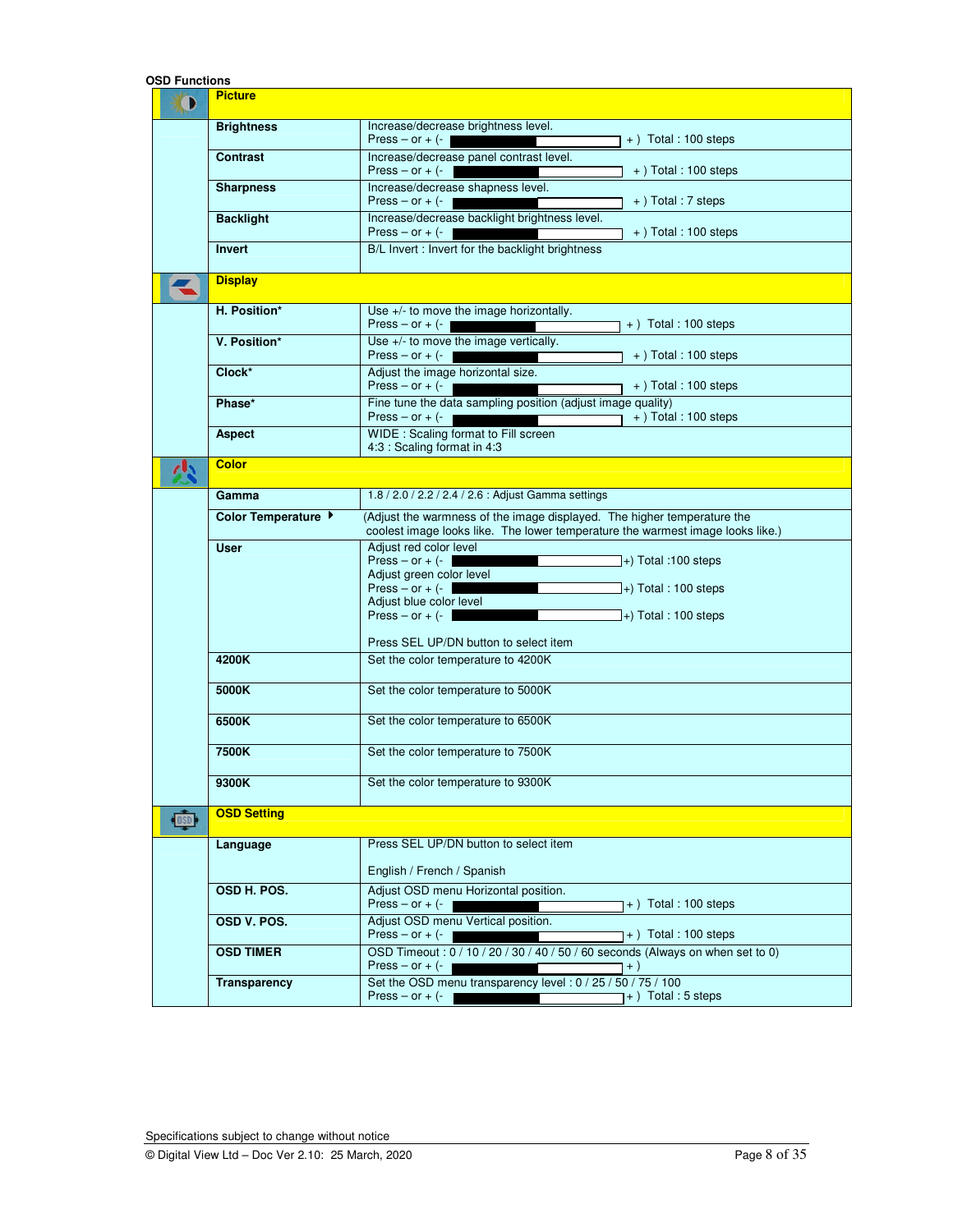| <b>Reset</b>              |                                                                                                                                                                                                               |  |  |  |  |
|---------------------------|---------------------------------------------------------------------------------------------------------------------------------------------------------------------------------------------------------------|--|--|--|--|
| Image Auto Adjust*        | Auto adjust the positions, phase, frequency                                                                                                                                                                   |  |  |  |  |
| <b>Color Auto Adjust*</b> | Auto color calibration [See Appendix IV]                                                                                                                                                                      |  |  |  |  |
| <b>Factory Reset</b>      | OSD Timeout: 0 / 10 / 20 / 30 / 40 / 50 / 60 seconds (Always on when set to 0)<br>$Press - or + (-)$<br>$+ )$                                                                                                 |  |  |  |  |
| <b>Others</b>             |                                                                                                                                                                                                               |  |  |  |  |
| <b>Signal Source</b>      | DVI<br>: Select input source to DVI<br>VGA : Select input source to VGA                                                                                                                                       |  |  |  |  |
| <b>Auto Source Seek</b>   | ON<br>: Auto source select always enable<br>OFF : Disable auto source select function                                                                                                                         |  |  |  |  |
| <b>B/L Control</b>        | DA or PWM : Selection for voltage level dimming control / PWM dimming control                                                                                                                                 |  |  |  |  |
| <b>PWM FREQ</b>           | Backlight frequency $100 \sim 440$ in a step of 20                                                                                                                                                            |  |  |  |  |
| Wide screen mode*         | Select the input mode (1280 / 1360 / 1366 / 1368) to recognize and display the correct<br>input signal information display on the OSD menu.<br>1280x768<br>1360x768<br>1366x768<br>1368x768<br>- 1<br>1112222 |  |  |  |  |

\* Function in VGA mode only

Firmware V1.06.00 or up

Items marked ▶ have sub menus. Exit the OSD menu to save the setting chosen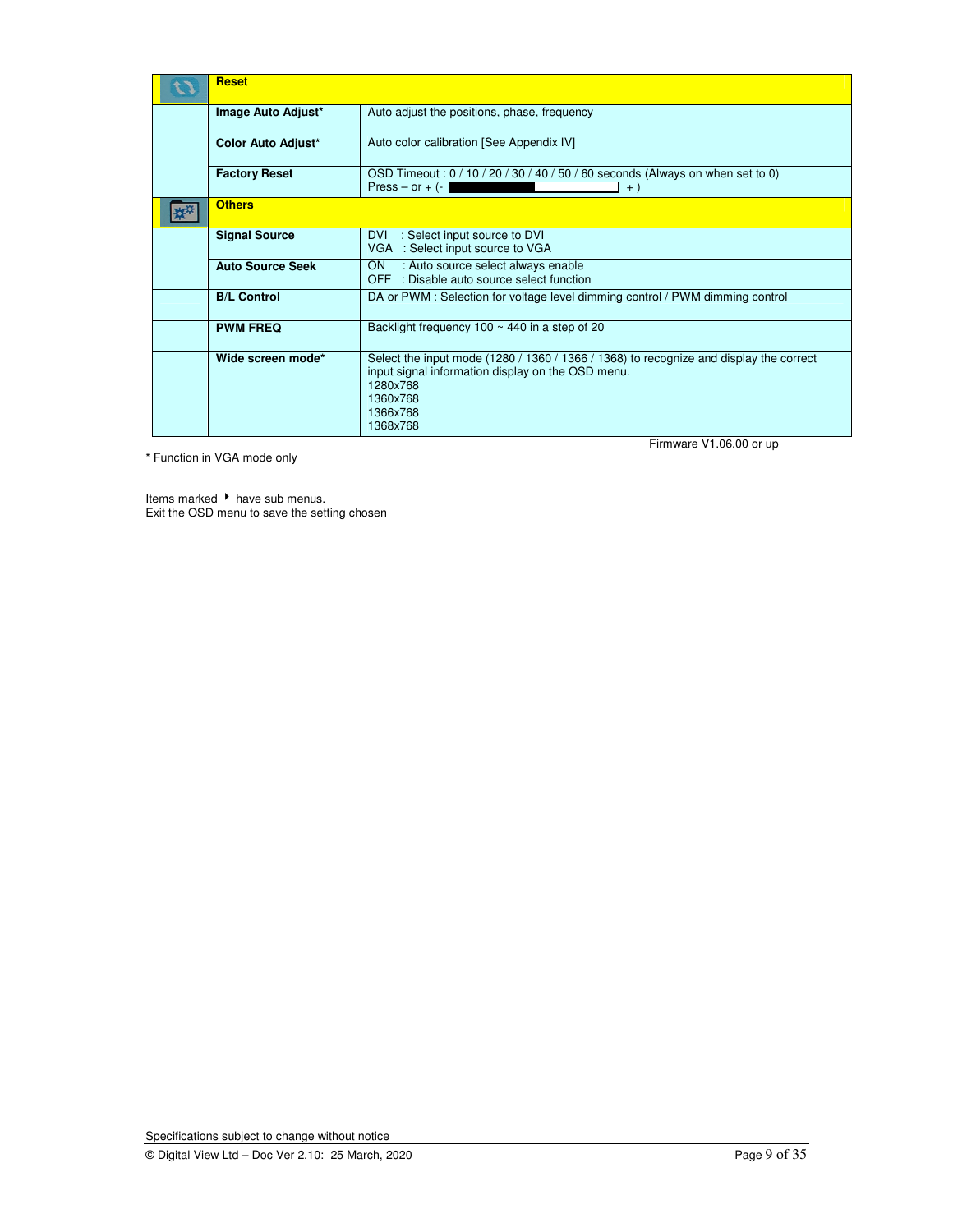# **CONNECTORS, PINOUTS & JUMPERS**

The various connectors are:



### **Summary: Connectors**

| Ref              | <b>Purpose</b>                                                             | <b>Description</b>                                                                                                                   |
|------------------|----------------------------------------------------------------------------|--------------------------------------------------------------------------------------------------------------------------------------|
| J1               | <b>LVDS Panel Signal</b>                                                   | JAE FI-RE51S-HF / STARCONN 115E51-0000RA-M3-R compatible.<br>(Mating type : JAE FI-RE51HL / STARCONN 107D51-000001-00 or compatible) |
| CN <sub>2</sub>  | <b>TTL Panel Signal</b>                                                    | Hirose 40-pin, DF20G-40DP-1V or compatible<br>(Mating type: DF20A-40DS-1C)                                                           |
| CN <sub>3</sub>  | <b>TTL Panel Signal</b>                                                    | Hirose 50-pin, DF20G-50DP-1V or compatible<br>(Mating type: DF20A-50DS-1C)                                                           |
| CN <sub>8</sub>  | Serial control (for firmware<br>programming or RS-232 control<br>use only) | JST 6-way, B6B-XH-A compatible (Mating type: XHP-6 or compatible)                                                                    |
| CNA <sub>1</sub> | <b>Auxiliary Power Output</b>                                              | JST 4-way, S4B-XH-A compatible (Mating type: XHP-4 or compatible)                                                                    |
| CNB <sub>1</sub> | Backlight control connector                                                | JST 5-way, S5B-XH-A compatible (Mating type : XHP-5 or compatible)                                                                   |
| CNC <sub>1</sub> | OSD controls                                                               | Hirose DF13A-12P-1.25H compatible (Mating type: DF13-12S-1.25C)<br>(Matching OSD switch mount cable P/N 426123010-3 (250mm))         |
| CP <sub>1</sub>  | Internal programming connector                                             | JST PHD-4 compatible<br>(Mating type: PHR-4 or compatible)                                                                           |
| LED <sub>1</sub> | Dual color status LED connector                                            | JST 3-way, B3B-XH-A compatible (Mating type: XHP-3 or compatible)                                                                    |
| P <sub>1</sub>   | VGA input                                                                  | DB-15 way high density 3 row                                                                                                         |
| P <sub>2</sub>   | DVI-D input                                                                | DVI-D connector                                                                                                                      |
| PP <sub>2</sub>  | Main Input Power                                                           | (Mating type: Molex 43645-0200)<br>Molex 43650-0200 compatible<br>compatible)<br>(Matching power cable: P/N 426013800-3)             |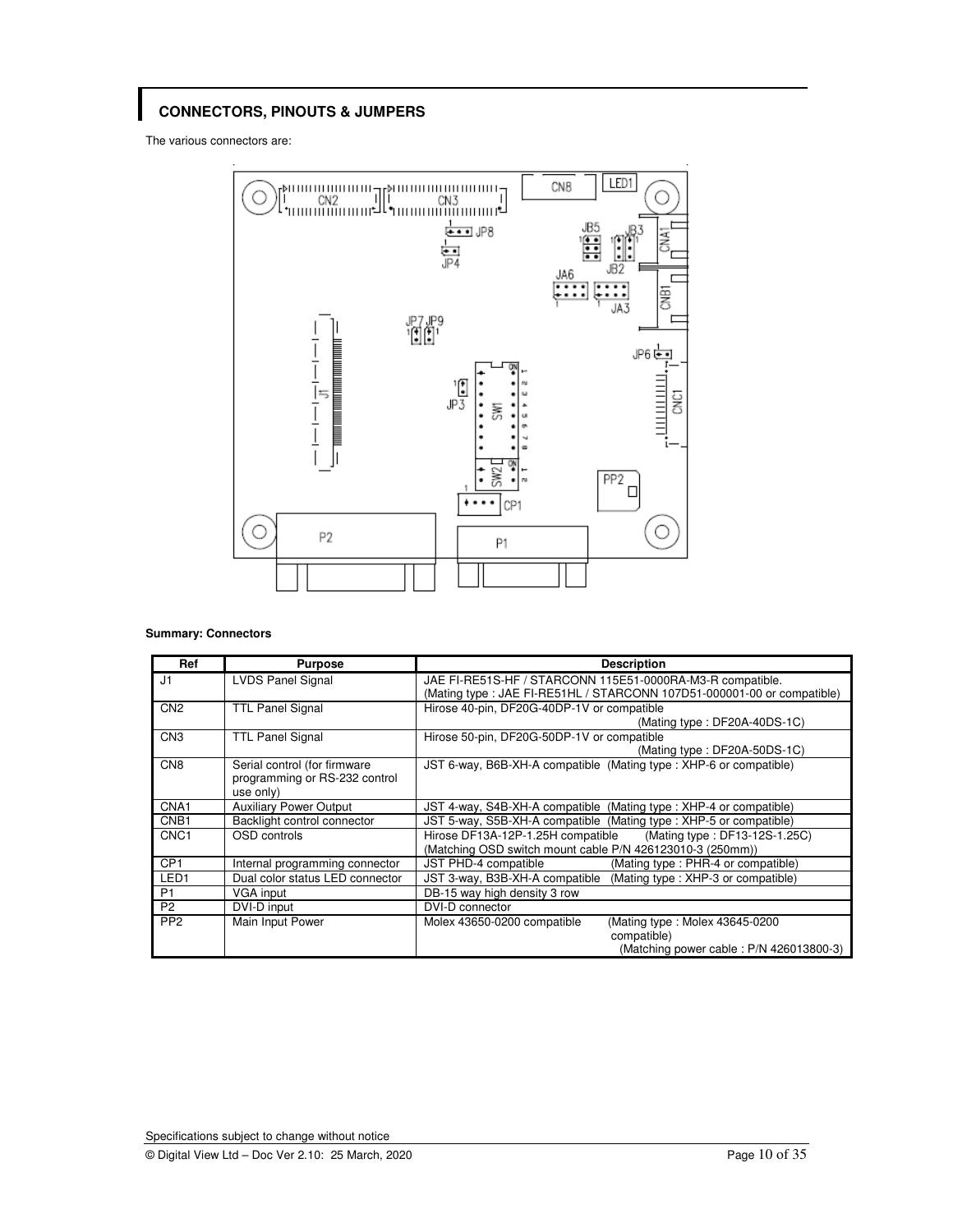Summary: Jumpers setting

| Ref             | <b>Purpose</b>                          | <b>Note</b>                                                    |
|-----------------|-----------------------------------------|----------------------------------------------------------------|
| JA3             | Panel power voltage select              | See panel voltage setting table 1                              |
|                 |                                         | <b>CAUTION:</b> Incorrect setting will cause panel damage      |
| JA6             | Panel power voltage select              | See panel voltage setting table 1                              |
|                 |                                         | <b>CAUTION:</b> Incorrect setting will cause panel damage      |
| JB <sub>2</sub> | Backlight on/off control - signal level | $1-2$ = On/Off control signal 'High' = $+3.3V$                 |
|                 |                                         | $2-3 = On/Off control signal 'High' = +5V$                     |
|                 |                                         | Open = On/Off control signal 'High' = Open collector           |
|                 |                                         | <b>CAUTION:</b> Incorrect setting can damage backlight driver. |
| JB3             | Backlight on/off control – polarity     | $1-2$ = control signal 'high' = CCFT ON                        |
|                 |                                         | $2-3$ = control signal 'low' = CCFT ON                         |
| JB <sub>5</sub> | Backlight control type selection        | $1-2 = VR/Digital switch mount control$                        |
|                 |                                         | 3-4 = Analog backlight brightness controlled by RS-232 -       |
|                 |                                         | voltage range 0~5V                                             |
|                 |                                         | 5-6 = PWM (Pulse Width Modulation) brightness                  |
| JP3             | Reserved                                | Default Open                                                   |
| JP4             | LVDS or TTL panel selection             | $Close = LVDS panel$                                           |
|                 |                                         | $Open = TTL panel$                                             |
| JP <sub>6</sub> | Input power control                     | Short = External switch control                                |
|                 |                                         | Open = Switch mount control                                    |
| JP7             | Reserved                                | Reserved for internal programming use (Always 1-2              |
|                 |                                         | closed)                                                        |
| JP8             | Clock phase (Analog RGB)                | $1-2$ = Normal                                                 |
|                 |                                         | $2-3$ = Invert                                                 |
| JP9             | Reserved                                | $1-2$ = Default                                                |
| SW <sub>1</sub> | Panel selection                         | See table below                                                |
| SW <sub>2</sub> | Panel selection                         | See table below                                                |

### **Table 1 : Panel voltage setting table :**

| Input voltage via<br>PP <sub>2</sub> | Panel Voltage | JA3         | JA6         | Jumper on board                                                                                                                                |
|--------------------------------------|---------------|-------------|-------------|------------------------------------------------------------------------------------------------------------------------------------------------|
|                                      | 3.3V          | 3V3 closed  | $1-3 & 2-4$ | JAh<br>$\Box$<br>$\Box$<br>$\Box$<br>$\Box$<br>5V 3.3V<br><b>12V</b><br><b>18V</b><br>$\Box$<br>$\Box$<br>$\Box$<br>$\Box$<br>$\Box$<br>$\Box$ |
| 12VDC                                | 5V            | 5V closed   | $1-3 & 2-4$ | JA6<br>$\Box$<br>$\Box$<br>$\Box$<br>$\Box$<br>5V 3.3V<br><b>12V</b><br><b>18V</b><br>$\Box$<br>$\Box$<br>$\Box$<br>$\Box$<br>$\Box$<br>$\Box$ |
|                                      | <b>12V</b>    | <b>OPEN</b> | 5-7 & 6-8   | $\Box$<br>$\Box$<br>$\Box$<br>$\Box$<br>5V 3.3V<br>18V 12V<br>$\Box$<br>$\Box$<br>$\Box$<br>$\Box$<br>$\Box$<br>$\Box$<br>$\Box$<br>$\Box$     |

CAUTION: Incorrect setting can damage panel & controller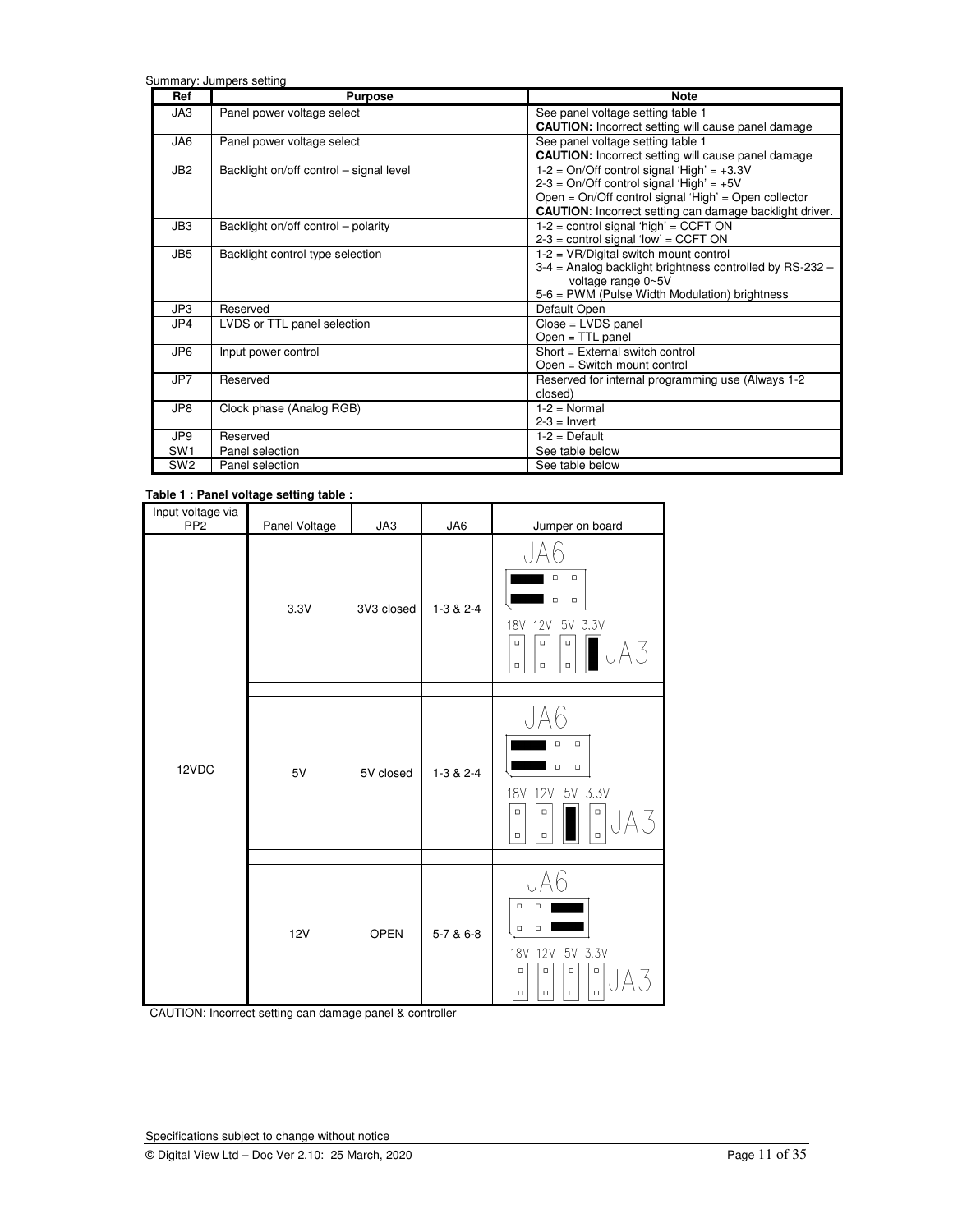| Input voltage via<br>PP <sub>2</sub> | Panel Voltage | JA3        | JA6         | Jumper on board                                                                                                                                                          |
|--------------------------------------|---------------|------------|-------------|--------------------------------------------------------------------------------------------------------------------------------------------------------------------------|
|                                      | 3.3V          | 3V3 closed | $1-3 & 2-4$ | Aĥ<br>$\Box$<br>$\Box$<br>$\Box$<br>$\Box$<br>5V 3.3V<br>18V 12V<br>$\Box$<br>$\Box$<br>$\Box$<br>$\Box$<br>$\Box$<br>$\Box$                                             |
|                                      |               |            |             |                                                                                                                                                                          |
| 24VDC**                              | 5V            | 5V closed  | $1-3 & 2-4$ | JA6<br>$\Box$<br>$\Box$<br>$\Box$<br>$\Box$<br>5V 3.3V<br>18V 12V<br>$\Box$<br>$\Box$<br>$\Box$<br>$\begin{array}{c} \square \\ \square \end{array}$<br>$\Box$<br>$\Box$ |
|                                      | <b>12V</b>    | 12V closed | $3-5 & 4-6$ | h<br>$\Box$<br>$\Box$<br>$\Box$<br>$\Box$<br>12V 5V 3.3V<br><b>18V</b><br>$\Box$<br>$\Box$<br>$\Box$<br>$\blacksquare$<br>$\Box$<br>$\Box$                               |
|                                      |               |            |             |                                                                                                                                                                          |
|                                      | <b>18V</b>    | 18V closed | $3-5 & 4-6$ | $\Box$<br>$\Box$<br>$\Box$<br>$\Box$<br>18V 12V 5V 3.3V<br>$\Box$<br>$\Box$<br>$\Box$<br>$\Box$<br>$\Box$<br>$\Box$                                                      |

**\*\* Please make sure the backlight power must support 24V supply. Because CNA1 pin 1 and CNB1 pin 2 will output 24VDC if input 24VDC via PP2.**

JA3 & JA6 location on board : (Please pay attention to the jumper settings on JA3 & JA6 which are red in color on board)

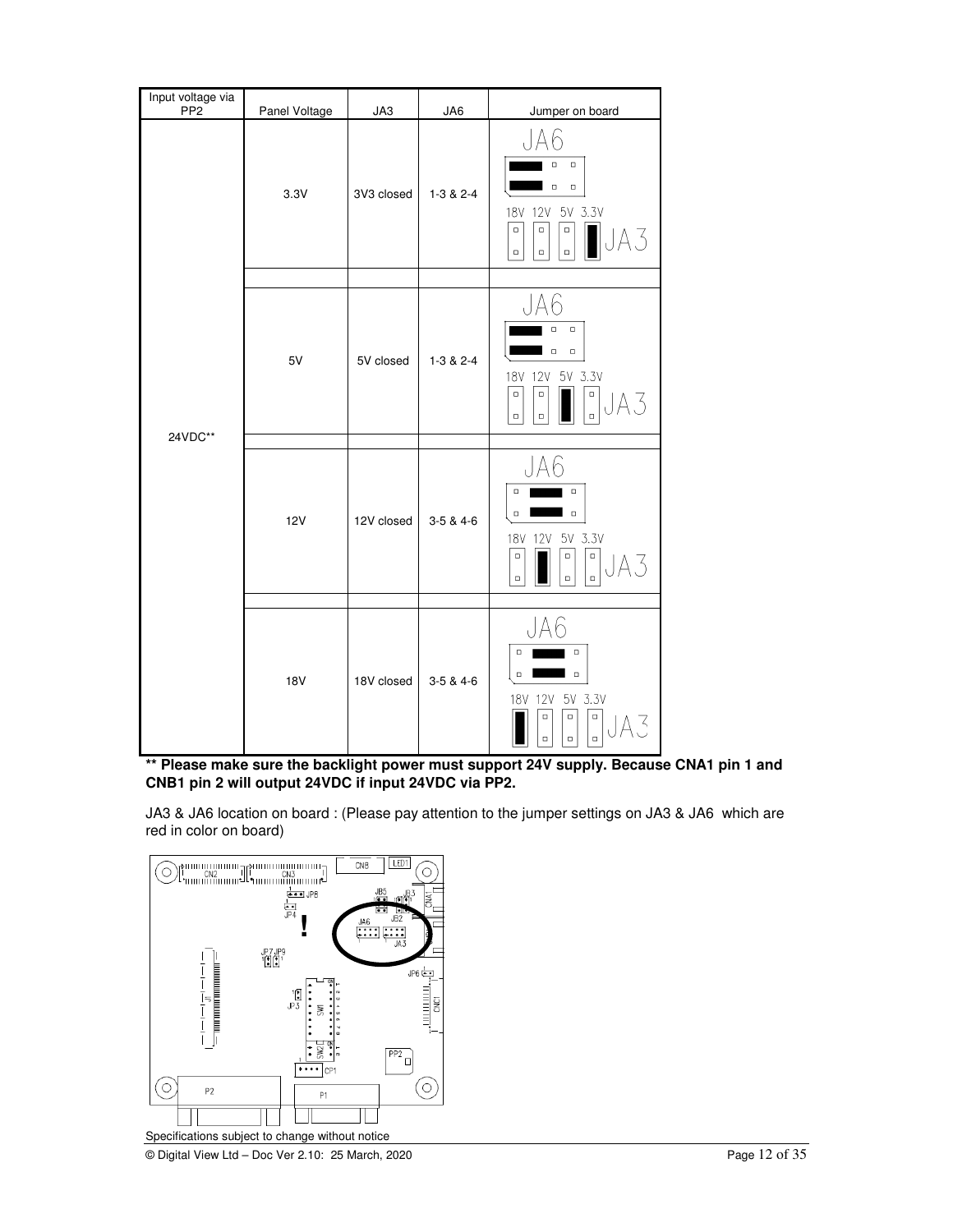| DIP Switch selection – SW1 |            |            |            |                                                   |                  |  |
|----------------------------|------------|------------|------------|---------------------------------------------------|------------------|--|
| Pos #1                     | Pos #2     | Pos #3     | Pos.#4     | <b>Description</b>                                | Panel resolution |  |
|                            |            |            |            | For SXGA panel                                    |                  |  |
| ON                         | <b>OFF</b> | <b>OFF</b> | ON         | Hannstar HSD170ME13-A06                           | 1280x1024        |  |
|                            |            |            |            | AU Optronics G190EG01v1                           | 1280x1024        |  |
| <b>OFF</b>                 | ON         | ON         | <b>OFF</b> | LG LM190E09-TLD1 <sup>(1)</sup>                   | 1280x1024        |  |
|                            |            |            |            | For WXGA panel                                    |                  |  |
| ON                         | <b>OFF</b> | <b>OFF</b> | OFF        | AU Optronics G156XW01 V1                          | 1366x768         |  |
|                            |            |            |            | For XGA panel                                     |                  |  |
| ON                         | ON         | OFF        | ON         | Fujitsu FLC38XGC6V-06<br>Mitsubishi AA084XE01-CA3 | 1024x768         |  |
| <b>OFF</b>                 | <b>OFF</b> | ON         | ON         | AU Optronics M150XN07 v2                          | 1024x768         |  |
| OFF                        | OFF        | ON         | ON         | NEC NL10276BC30-18C                               | 1024x768         |  |
|                            |            |            |            | NEC NL10276BC20-18                                | 1024x768         |  |
| <b>OFF</b>                 | ON         | ON         | <b>OFF</b> | Kyocera TCG121XGLPBPNN-AN40 <sup>(1)</sup>        | 1024x768         |  |
| ON                         | OFF        | ON         | <b>OFF</b> | AU Optronics G121XN01.0 <sup>(1)</sup>            | 1024x768         |  |
|                            |            |            |            | For SVGA panel                                    |                  |  |
| <b>OFF</b>                 | <b>OFF</b> | ON         | <b>OFF</b> | Sharp LQ121S1DG11                                 | 800×600          |  |
|                            |            |            |            | <b>NEC NL8060BC26-35F</b>                         | 800×600          |  |
|                            |            |            |            | Sharp LQ121S1DG81                                 | 800x600          |  |
|                            |            |            |            | For VGA / WVGA panel                              |                  |  |
| ON                         | <b>OFF</b> | <b>OFF</b> | <b>OFF</b> | Sharp LQ064V3DG06                                 | 640x480          |  |
| ON                         | <b>OFF</b> | <b>OFF</b> | <b>OFF</b> | Sharp LQ64D343                                    | 640x480          |  |
| ON                         | <b>OFF</b> | ON         | OFF        | Sharp LQ104V1DG11                                 | 640x480          |  |
| ON                         | ON         | <b>OFF</b> | <b>OFF</b> | Sharp LQ104V1DG61                                 | 640x480          |  |
| OFF                        | ON         | <b>OFF</b> | <b>OFF</b> | Mitsubishi AA104VJ02                              | 640x480          |  |
| ON                         | <b>OFF</b> | <b>OFF</b> | ON         | Kyocera T51750GD065J-LW-BGN(1)                    | 640x480          |  |
|                            |            |            |            | <b>Others</b>                                     |                  |  |
| <b>OFF</b>                 | <b>OFF</b> | ON         | ON         | Hannstar HSD190MGW1 A00                           | 1440×900         |  |
| <b>OFF</b>                 | ON         | OFF        | <b>OFF</b> | AU Optronics B101EW05 V0                          | 1280x800         |  |
| <b>OFF</b>                 | <b>OFF</b> | ON         | <b>OFF</b> | LG LM171WX3-TLB2                                  | 1440×900         |  |

(1) Effective on V1.06.00 version or up.

For additional and recent added panels, see ALR-1400v2 panel support table at http://www.digitalview.com/controllers/csg.php

| Pos #5     | $Pos$ #6 | Pos #7 | <b>Description</b> |
|------------|----------|--------|--------------------|
| <b>OFF</b> | OΝ       | OFF    | <b>SXGA</b>        |
| ON         | OΝ       | OFF    | <b>WXGA</b>        |
| OFF        | OFF      | ON     | <b>XGA</b>         |
| ON         | OFF      | ΟN     | <b>SVGA</b>        |
| OFF        | OΝ       | ON     | VGA / WVGA         |
| ΟN         | ΟN       | ΟN     | <b>Others</b>      |

SW1 Pos 8 = Reserved.

### **DIP switch selection – SW2**

| Pos. $#$ | <b>Function</b>          | Description                                                                 |
|----------|--------------------------|-----------------------------------------------------------------------------|
|          | Panel pixel format       | OFF : Double Pixel                                                          |
|          |                          | ON : Single Pixel                                                           |
| 2        | LVDS data mapping select | ON: Mapping A (LVDS panel)                                                  |
|          |                          | OFF: Mapping B (LVDS panel)                                                 |
|          |                          | Please adjust to get the correct picture. See as Appendix II for details of |
|          |                          | mapping A and B.                                                            |
|          |                          | Set ON for TTL panels.                                                      |

The most current list can be found the controller solution generator at http://www.digitalview.com/controllers/csg.php

### **Support "Resolution default by EDID" for different resolution panel.**

The controller will set the preferred timing based off the dip switch setting (SW1 position 1-7) selection, but also be able to go higher to 1680x1050. For example, if the panel is a 1024x768 and the dip switch setting are set for 1024x768. The preferred EDID resolution should be 1024x768. It should also have the capability to set the max resolution to 1680x1050.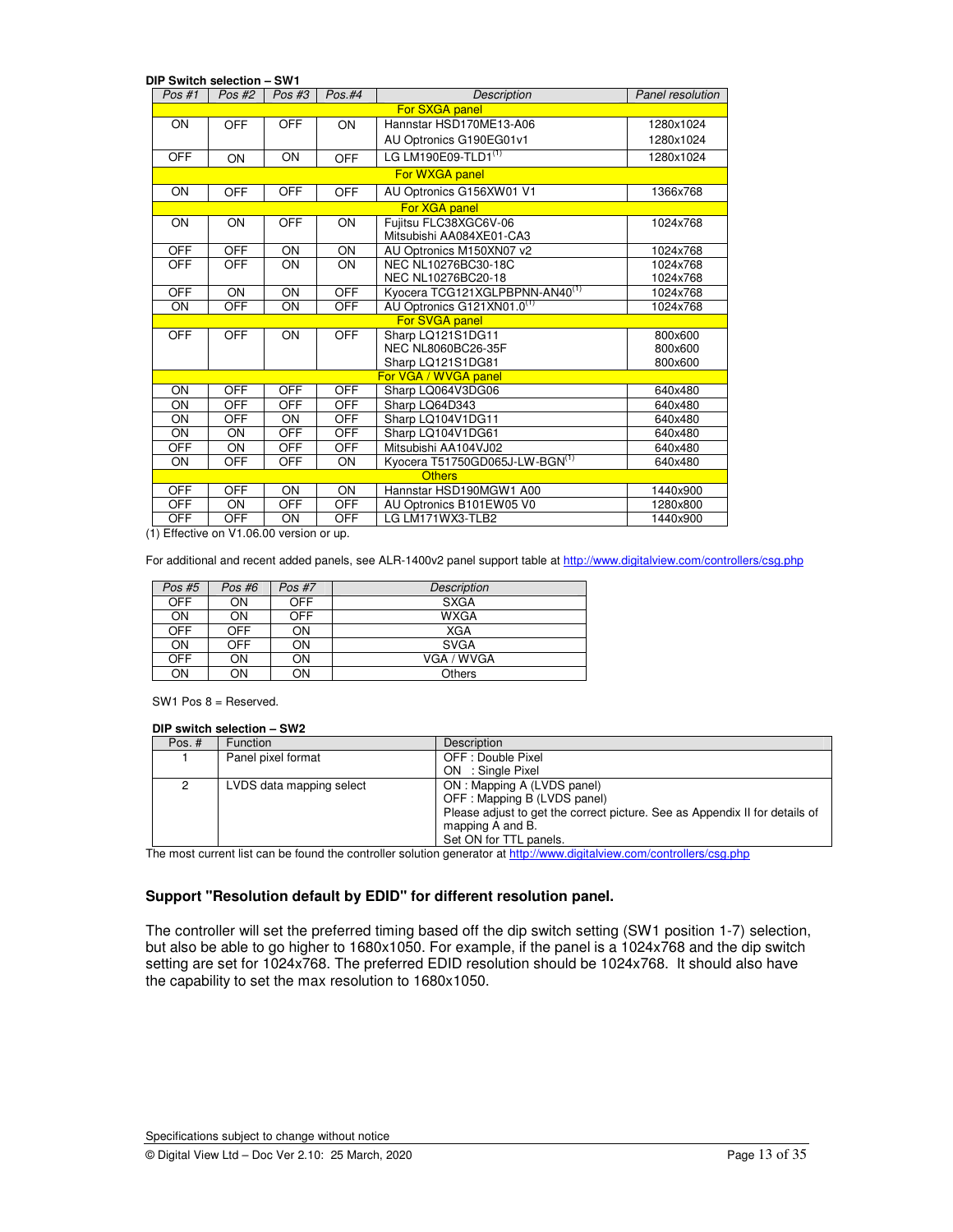|  | CN2 - Panel connector: HIROSE DG20G-40DP-1V (Matching type : DF20A-40DS-1C) |  |  |  |  |
|--|-----------------------------------------------------------------------------|--|--|--|--|
|  |                                                                             |  |  |  |  |

|                         |                 | $O(12 - 1)$ and connector. Introduced to the control in $\sqrt{100}$ (matering type). Dr zon-fobo-to $\sqrt{100}$ |
|-------------------------|-----------------|-------------------------------------------------------------------------------------------------------------------|
| PIN                     | <b>SYMBOL</b>   | <b>DESCRIPTION</b>                                                                                                |
| $\mathbf{1}$            | <b>GND</b>      | Ground                                                                                                            |
| 2                       | <b>GND</b>      | Ground                                                                                                            |
| 3                       | <b>NC</b>       | No connection                                                                                                     |
| $\overline{\mathbf{4}}$ | <b>NC</b>       | No connection                                                                                                     |
| 5                       | ER <sub>0</sub> | Even data bit R0                                                                                                  |
| 6                       | ER <sub>1</sub> | Even data bit R1                                                                                                  |
| $\overline{7}$          | ER <sub>2</sub> | Even data bit R2                                                                                                  |
| 8                       | ER3             | Even data bit R3                                                                                                  |
| 9                       | ER4             | Even data bit R4                                                                                                  |
| 10                      | ER <sub>5</sub> | Even data bit R5                                                                                                  |
| 11                      | ER <sub>6</sub> | Even data bit R6                                                                                                  |
| 12                      | ER7             | Even data bit R7                                                                                                  |
| 13                      | <b>GND</b>      | Ground                                                                                                            |
| 14                      | <b>GND</b>      | Ground                                                                                                            |
| 15                      | <b>NC</b>       | No connection                                                                                                     |
| 16                      | <b>NC</b>       | No connection                                                                                                     |
| 17                      | EG <sub>0</sub> | Even data bit G0                                                                                                  |
| 18                      | EG1             | Even data bit G1                                                                                                  |
| 19                      | EG <sub>2</sub> | Even data bit G2                                                                                                  |
| 20                      | EG <sub>3</sub> | Even data bit G3                                                                                                  |
| 21                      | EG4             | Even data bit G4                                                                                                  |
| 22                      | EG <sub>5</sub> | Even data bit G5                                                                                                  |
| 23                      | EG <sub>6</sub> | Even data bit G6                                                                                                  |
| 24                      | EG7             | Even data bit G7                                                                                                  |
| 25                      | <b>GND</b>      | Ground                                                                                                            |
| 26                      | <b>GND</b>      | Ground                                                                                                            |
| 27                      | <b>NC</b>       | No connection                                                                                                     |
| 28                      | <b>NC</b>       | No connection                                                                                                     |
| 29                      | EB <sub>0</sub> | Even data bit B0                                                                                                  |
| 30                      | EB1             | Even data bit B1                                                                                                  |
| 31                      | EB <sub>2</sub> | Even data bit B2                                                                                                  |
| 32                      | EB <sub>3</sub> | Even data bit B3                                                                                                  |
| 33                      | EB4             | Even data bit B4                                                                                                  |
| 34                      | EB <sub>5</sub> | Even data bit B5                                                                                                  |
| 35                      | EB <sub>6</sub> | Even data bit B6                                                                                                  |
| 36                      | EB7             | Even data bit B7                                                                                                  |
| 37                      | <b>GND</b>      | Ground                                                                                                            |
| 38                      | <b>GND</b>      | Ground                                                                                                            |
| 39                      | <b>CLK</b>      | Dot clock                                                                                                         |
| 40                      | <b>NC</b>       | No connection                                                                                                     |

### **CN3 – Panel connector: HIROSE DF20G-50DP-1V (Matching type : DF20A-50DS-1C)**

| <b>PIN</b>      | <b>SYMBOL</b>   | <b>DESCRIPTION</b> |
|-----------------|-----------------|--------------------|
|                 | <b>GND</b>      | Ground             |
| 2               | <b>GND</b>      | Ground             |
| 3               | <b>NC</b>       | No connection      |
| 4               | <b>NC</b>       | No connection      |
| 5               | OR <sub>0</sub> | Odd data bit R0    |
| 6               | OR <sub>1</sub> | Odd data bit R1    |
| 7               | OR <sub>2</sub> | Odd data bit R2    |
| 8               | OR <sub>3</sub> | Odd data bit R3    |
| 9               | OR4             | Odd data bit R4    |
| 10              | OR <sub>5</sub> | Odd data bit R5    |
| 11              | OR <sub>6</sub> | Odd data bit R6    |
| 12              | OR <sub>7</sub> | Odd data bit R7    |
| 13              | <b>GND</b>      | Ground             |
| 14              | <b>GND</b>      | Ground             |
| 15              | <b>NC</b>       | No connection      |
| 16              | <b>NC</b>       | No connection      |
| 17              | OG <sub>0</sub> | Odd data bit G0    |
| 18              | OG <sub>1</sub> | Odd data bit G1    |
| 19              | OG <sub>2</sub> | Odd data bit G2    |
| 20              | OG <sub>3</sub> | Odd data bit G3    |
| $\overline{21}$ | OG4             | Odd data bit G4    |
| 22              | OG <sub>5</sub> | Odd data bit G5    |
| 23              | OG <sub>6</sub> | Odd data bit G6    |
| 24              | OG7             | Odd data bit G7    |
| 25              | <b>GND</b>      | Ground             |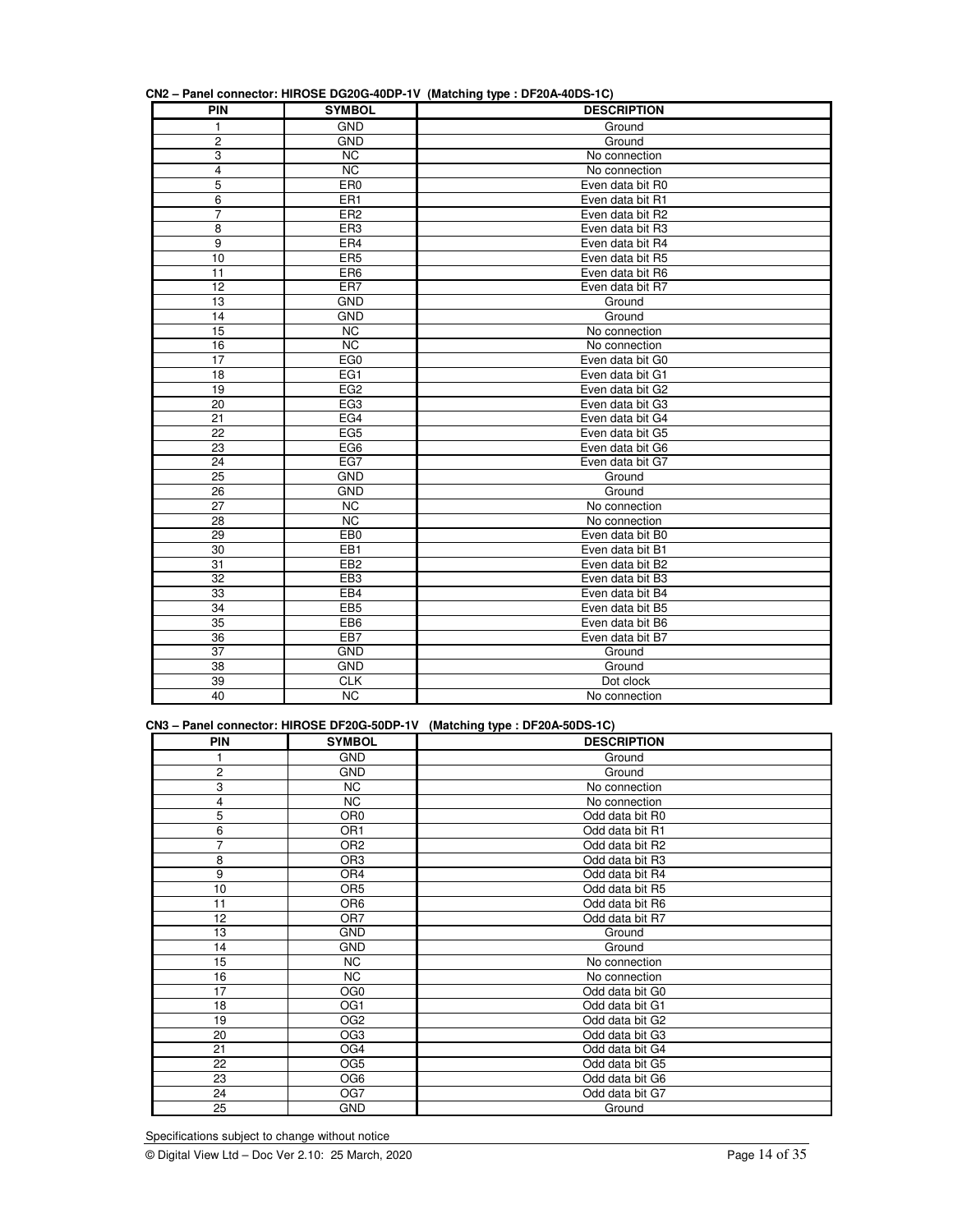| 26 | <b>GND</b>       | Ground                                               |
|----|------------------|------------------------------------------------------|
| 27 | <b>NC</b>        | No connection                                        |
| 28 | NC.              | No connection                                        |
| 29 | OB <sub>0</sub>  | Odd data bit B0                                      |
| 30 | OB <sub>1</sub>  | Odd data bit B1                                      |
| 31 | OB <sub>2</sub>  | Odd data bit B2                                      |
| 32 | OB <sub>3</sub>  | Odd data bit B3                                      |
| 33 | OB4              | Odd data bit B4                                      |
| 34 | OB <sub>5</sub>  | Odd data bit B5                                      |
| 35 | OB6              | Odd data bit B6                                      |
| 36 | OB7              | Odd data bit B7                                      |
| 37 | <b>GND</b>       | Ground                                               |
| 38 | <b>GND</b>       | Ground                                               |
| 39 | VS.              | Vertical sync                                        |
| 40 | <b>CLK</b>       | Dot clock                                            |
| 41 | <b>HS</b>        | Horizontal sync                                      |
| 42 | DE               | Display enable                                       |
| 43 | <b>PWR</b>       | Power down control signal (5v TTL)                   |
| 44 | <b>VLCD</b>      | Panel power supply (3,3V/5V) (selected by JA3 & JA6) |
| 45 | <b>VLCD</b>      | Panel power supply (3,3V/5V) (selected by JA3 & JA6) |
| 46 | <b>VLCD</b>      | Panel power supply (3,3V/5V) (selected by JA3 & JA6) |
| 47 | NC.              | No connection                                        |
| 48 | <b>VLCD12/18</b> | +12V/18V panel supply (selected by JA3 & JA6)        |
| 49 | <b>VLCD12/18</b> | +12V/18V panel supply (selected by JA3 & JA6)        |
| 50 | <b>VLCD12/18</b> | +12V/18V panel supply (selected by JA3 & JA6)        |

### **CN8 – RS-232 serial control: JST B6B-XH-A compatible (Mating type : XHP-6 or compatible)**

| <b>PIN</b> | <b>SYMBOL</b> | <b>DESCRIPTION</b> |
|------------|---------------|--------------------|
|            | <b>SDATA</b>  | Reserved           |
|            | <b>SCLK</b>   | Reserved           |
|            | <b>VCC</b>    | $+5V$              |
|            | TXD           | RS-232 Tx data     |
|            | <b>GND</b>    | Ground             |
|            | <b>RXD</b>    | RS-232 Rx data     |

### **CNA1 - Auxiliary power output: JST S4B-XH-A compatible (Mating type : XHP-4 or compatible)**

| PIN<br><b>SYMBOL</b> |        | <b>DESCRIPTION</b>                   |  |
|----------------------|--------|--------------------------------------|--|
| <b>AUX POWER</b>     |        | +12V DC, 500mA max / +24V DC, 3A max |  |
| GND                  |        | Ground                               |  |
| GND                  |        | Ground                               |  |
|                      | AUX 5V | $+5V$ DC. 500mA max                  |  |

### **CNB1 – Backlight control connector: JST S5B-XH-A compatible (Mating type : XHP-5 or compatible)**

| PIN                                                                                                                                                    | <b>SYMBOL</b>                                            | <b>DESCRIPTION</b> |  |
|--------------------------------------------------------------------------------------------------------------------------------------------------------|----------------------------------------------------------|--------------------|--|
|                                                                                                                                                        | <b>GND</b><br>Ground                                     |                    |  |
|                                                                                                                                                        | VBKL<br>Backlight power supply, +12VDC / +24V DC, 3A max |                    |  |
| Backlight On/Off control signal (refer to JB2 & JB3)<br>BLCTRL<br>BVR WIP<br>Backlight brightness VR pin WIP<br>BVR A<br>Backlight brightness VR pin A |                                                          |                    |  |
|                                                                                                                                                        |                                                          |                    |  |
|                                                                                                                                                        |                                                          |                    |  |

| CNC1 – OSD switch mount control, Hirose DF13-12P-1.25H compatible (Mating type : DF13-12S-1.25C or compatible) |  |
|----------------------------------------------------------------------------------------------------------------|--|
|----------------------------------------------------------------------------------------------------------------|--|

| <b>PIN</b> | <b>SYMBOL</b>  | <b>DESCRIPTION</b>                                          |  |  |
|------------|----------------|-------------------------------------------------------------|--|--|
|            | <b>PSWIN</b>   | Power button A                                              |  |  |
| ⌒          | SW ON          | Power button B                                              |  |  |
| 3          | BVR A          | Backlight Brightness VR pin A                               |  |  |
| 4          | <b>BVR WIP</b> | Backlight Brightness R pin WIP                              |  |  |
| 5          | BVR B          | Backlight Brightness VR pin B (470 ohm resistor to +5V Vcc) |  |  |
| 6          | <b>GND</b>     | Ground                                                      |  |  |
|            | <b>MENU</b>    | OSD menu                                                    |  |  |
| 8          | -/LEFT         | OSD-/Left                                                   |  |  |
| 9          | $+$ /RIGHT     | $OSD + /$ Right                                             |  |  |
| 10         | SEL DN         | OSD Select down                                             |  |  |
| 11         | SEL UP         | OSD Select up                                               |  |  |
| 12         | NC.            | No connection                                               |  |  |

The VR for brightness depends on the backlight driver. The main power load for On/Off is handled by a relay on the controller.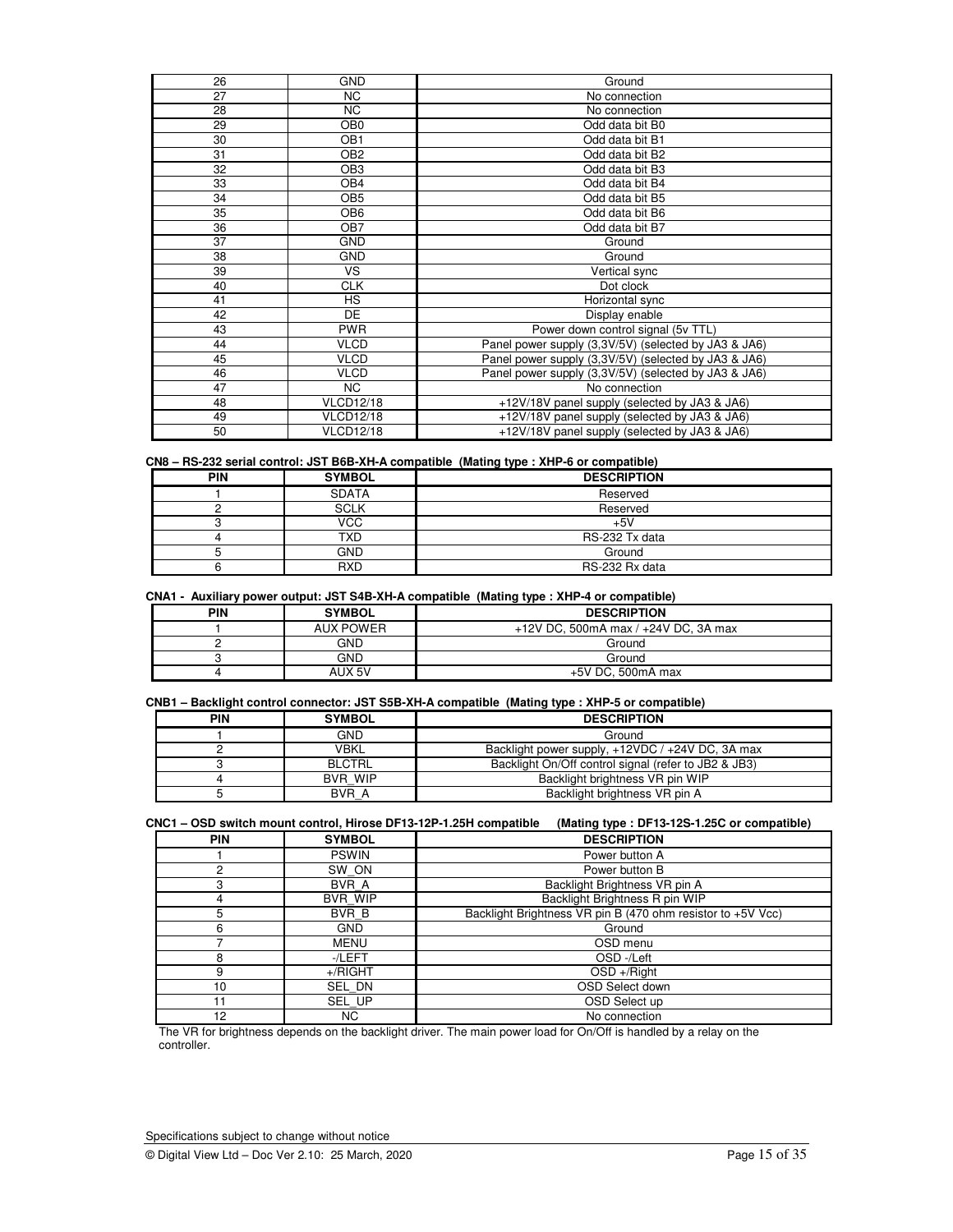**CNC1 – OSD switch mount control, Hirose DF13A-12P-1.25H compatible (Mating type : DF13-12S-1.25C)** 

| <b>PIN</b> | <b>SYMBOL</b>  | <b>DESCRIPTION</b>                                          |
|------------|----------------|-------------------------------------------------------------|
|            | <b>PSWIN</b>   | Power button A                                              |
| 2          | SW ON          | Power button B                                              |
| 3          | BVR A          | Backlight Brightness VR pin A                               |
|            | <b>BVR WIP</b> | Backlight Brightness R pin WIP                              |
| 5          | BVR B          | Backlight Brightness VR pin B (470 ohm resistor to +5V Vcc) |
| 6          | <b>GND</b>     | Ground                                                      |
|            | <b>MENU</b>    | OSD menu                                                    |
| 8          | -/LEFT         | OSD-/Left                                                   |
| 9          | $+$ /RIGHT     | $OSD + /$ Right                                             |
| 10         | SEL DN         | OSD Select down                                             |
| 11         | SEL UP         | OSD Select up                                               |
| 12         | NC.            | No connection                                               |

| J1 – LVDS output connector: JAE FI-RE51S-HF / STARCONN 115E51-0000RA-M3-R compatible. |  |  |
|---------------------------------------------------------------------------------------|--|--|
| (Mating type : JAE FI-RE51HL / STARCONN 107D51-000001-00 or compatible)               |  |  |

|            |                 | wathly type. UAL TI-REJITIE / JTAROUNN TU/DJI-000001-00 OF COMPATIDIE/ |  |
|------------|-----------------|------------------------------------------------------------------------|--|
| <b>PIN</b> | <b>SYMBOL</b>   | <b>DESCRIPTION</b>                                                     |  |
| 1          | <b>VLCD HV</b>  | Panel power supply (+12V / 18V) (selected by JA3 & JA6)                |  |
| 2          | <b>VLCD HV</b>  | Panel power supply (+12V / 18V) (selected by JA3 & JA6)                |  |
| 3          | <b>VLCD HV</b>  | Panel power supply (+12V / 18V) (selected by JA3 & JA6)                |  |
| 4          | <b>VLCD HV</b>  | Panel power supply (+12V / 18V) (selected by JA3 & JA6)                |  |
| 5          | <b>VLCD HV</b>  | Panel power supply (+12V / 18V) (selected by JA3 & JA6)                |  |
| 6          | <b>VLCD LV</b>  | Panel power supply (3,3V/5V) (selected by JA3 & JA6)                   |  |
| 7          | <b>VLCD LV</b>  | Panel power supply (3,3V/5V) (selected by JA3 & JA6)                   |  |
| 8          | <b>VLCD LV</b>  | Panel power supply (3,3V/5V) (selected by JA3 & JA6)                   |  |
| 9          | <b>VLCD LV</b>  | Panel power supply (3,3V/5V) (selected by JA3 & JA6)                   |  |
| 10         | <b>VLCD LV</b>  | Panel power supply (3,3V/5V) (selected by JA3 & JA6)                   |  |
| 11         | <b>GND</b>      | Ground                                                                 |  |
| 12         | <b>GND</b>      | Ground                                                                 |  |
| 13         | <b>GND</b>      | Ground                                                                 |  |
| 14         | <b>GND</b>      | Ground                                                                 |  |
| 15         | <b>GND</b>      | Ground                                                                 |  |
| 16         | <b>NC</b>       | No function                                                            |  |
| 17         | <b>NC</b>       | No function                                                            |  |
| 18         | <b>NC</b>       | No function                                                            |  |
| 19         | <b>NC</b>       | No function                                                            |  |
| 20         | <b>GND</b>      | Ground                                                                 |  |
| 21         | <b>GND</b>      | Ground                                                                 |  |
| 22         | <b>NC</b>       | No function                                                            |  |
|            | <b>NC</b>       |                                                                        |  |
| 23         |                 | No function                                                            |  |
| 24         | LVDS_OUT1_A3+   | Positive differential LVDS data bit A3                                 |  |
| 25         | LVDS OUT1 A3-   | Negative differential LVDS data bit A3                                 |  |
| 26         | <b>GND</b>      | Ground                                                                 |  |
| 27         | LVDS OUT1 AC+   | Positive LVDS clock for A channel                                      |  |
| 28         | LVDS OUT1 AC-   | Negative LVDS clock for A channel                                      |  |
| 29         | <b>GND</b>      | Ground                                                                 |  |
| 30         | LVDS OUT1 A2+   | Positive differential LVDS data bit A2                                 |  |
| 31         | LVDS_OUT1_A2-   | Negative differential LVDS data bit A2                                 |  |
| 32         | LVDS OUT1 $A1+$ | Positive differential LVDS data bit A1                                 |  |
| 33         | LVDS OUT1 A1-   | Negative differential LVDS data bit A1                                 |  |
| 34         | LVDS OUT1 A0+   | Positive differential LVDS data bit A0                                 |  |
| 35         | LVDS OUT1 A0-   | Negative differential LVDS data bit A0                                 |  |
| 36         | <b>GND</b>      | Ground                                                                 |  |
| 37         | $\overline{NC}$ | No function                                                            |  |
| 38         | <b>NC</b>       | No function                                                            |  |
| 39         | LVDS OUT1 B3+   | Positive differential LVDS data bit B3                                 |  |
|            |                 |                                                                        |  |
| 40         | LVDS OUT1 B3-   | Negative differential LVDS data bit B3                                 |  |
| 41         | <b>GND</b>      | Ground                                                                 |  |
| 42         | LVDS OUT1 BC+   | Positive LVDS clock for B channel                                      |  |
| 43         | LVDS OUT1 BC-   | Negative LVDS clock for B channel                                      |  |
| 44         | GND             | Ground                                                                 |  |
| 45         | LVDS OUT1 B2+   | Positive differential LVDS data bit B2                                 |  |
| 46         | LVDS OUT1 B2-   | Negative differential LVDS data bit B2                                 |  |
| 47         | LVDS OUT1 B1+   | Positive differential LVDS data bit B1                                 |  |
| 48         | LVDS OUT1 B1-   | Negative differential LVDS data bit B1                                 |  |
| 49         | LVDS OUT1 B0+   | Positive differential LVDS data bit B0                                 |  |
| 50         | LVDS OUT1 B0-   | Negative differential LVDS data bit B0                                 |  |
| 51         | <b>GND</b>      | Ground                                                                 |  |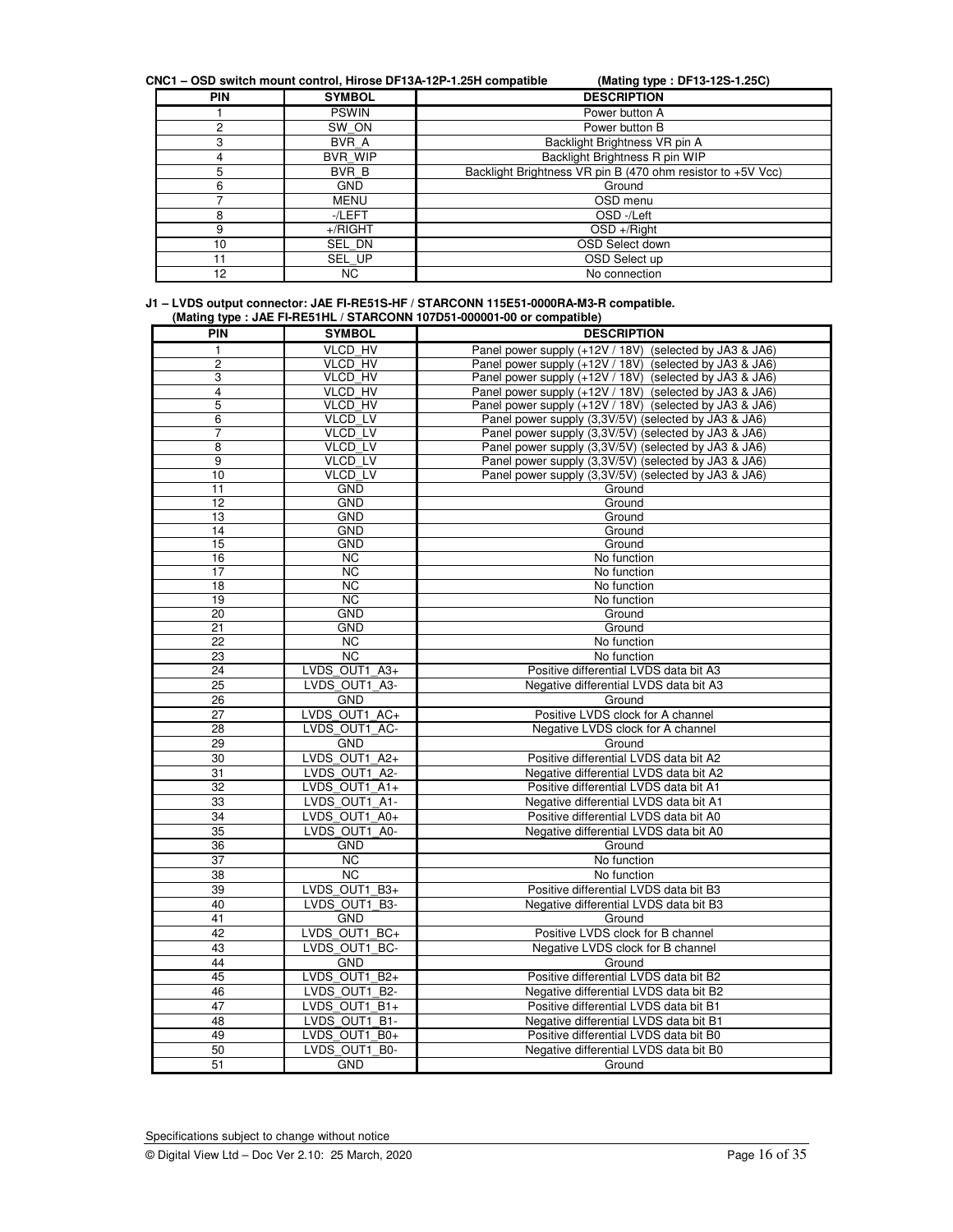### **LED1 – Dual color Status LED connector: JST 3-way, B3B-XH-A compatible (Mating type : XHP-3 or compatible)**

| PIN | <b>DESCRIPTION</b>       |
|-----|--------------------------|
|     | Green LED pin (anode)    |
|     | LED pin common (cathode) |
|     | Red LED<br>pin (anode)   |

### **P1 - Analog VGA input – DB-15 way high density 3 row**

| <b>PIN</b> | <b>SYMBOL</b>   | <b>DESCRIPTION</b>                       |
|------------|-----------------|------------------------------------------|
|            | <b>PCR</b>      | Red, analog                              |
| 2          | <b>PCG</b>      | Green, analog                            |
| 3          | <b>PCB</b>      | Blue analog                              |
| 4          | ID <sub>2</sub> | Reserved for monitor ID bit 2 (grounded) |
| 5          | <b>DGND</b>     | Digital ground                           |
| 6          | AGND            | Analog ground red                        |
|            | AGND            | Analog ground green                      |
| 8          | <b>AGND</b>     | Analog ground blue                       |
| 9          | DDC 5V          | +5V power supply for DDC (optional)      |
| 10         | <b>DGND</b>     | Digital ground                           |
| 11         | ID <sub>0</sub> | Reserved for monitor ID bit 0 (grounded) |
| 12         | DDC SDA         | DDC serial data                          |
| 13         | HS IN           | Horizontal sync or composite sync, input |
| 14         | VS IN           | Vertical sync, input                     |
| 15         | DDC SCL         | DDC serial clock                         |

### **P2 – DVI-D input**

| PIN                     | <b>SYMBOL</b>   | <b>DESCRIPTION</b>                  |
|-------------------------|-----------------|-------------------------------------|
|                         | /RX2            | TMDS Data 2-                        |
| 2                       | RX <sub>2</sub> | TMDS Data 2+                        |
| 3                       | <b>GND</b>      | Digital Ground                      |
| $\overline{\mathbf{4}}$ | NC              | No connection                       |
| 5                       | $\overline{NC}$ | No connection                       |
| 6                       | DVI DDC CLK     | <b>DDC Clock</b>                    |
| 7                       | DVI DDC DAT     | DDC Data                            |
| 8                       | DVI_VS_IN       | Analog vertical Sync                |
| 9                       | /RX1            | TMDS Data 1-                        |
| 10                      | RX1             | TMDS Data 1+                        |
| 11                      | <b>GND</b>      | Digital Ground                      |
| 12                      | NC              | No connection                       |
| 13                      | <b>NC</b>       | No connection                       |
| 14                      | DVI DDC 5V      | +5V power supply for DDC (optional) |
| 15                      | <b>GND</b>      | Ground (+5, Analog H/V Sync)        |
| 16                      | NC              | No connection                       |
| 17                      | /RX0            | TMDS Data 0-                        |
| 18                      | RX <sub>0</sub> | TMDS Data 0+                        |
| 19                      | <b>GND</b>      | Digital Ground                      |
| 20                      | NC              | No connection                       |
| 21                      | <b>NC</b>       | No connection                       |
| 22                      | <b>GND</b>      | Digital Ground                      |
| 23                      | <b>RXC</b>      | TMDS Clock+                         |
| 24                      | /RXC            | <b>TMDS Clock-</b>                  |
| 25                      | NC              | No connection                       |
| 26                      | NC              | No connection                       |

|     | PP2 - Power supply Molex 43650-0200 compatible | (Mating type: Molex 43645-0200 compatible) |  |
|-----|------------------------------------------------|--------------------------------------------|--|
| PIN |                                                | <b>DESCRIPTION</b>                         |  |
|     |                                                | $+12$ VDC 5A max / $+24$ VDC 5A max        |  |
|     |                                                | Ground                                     |  |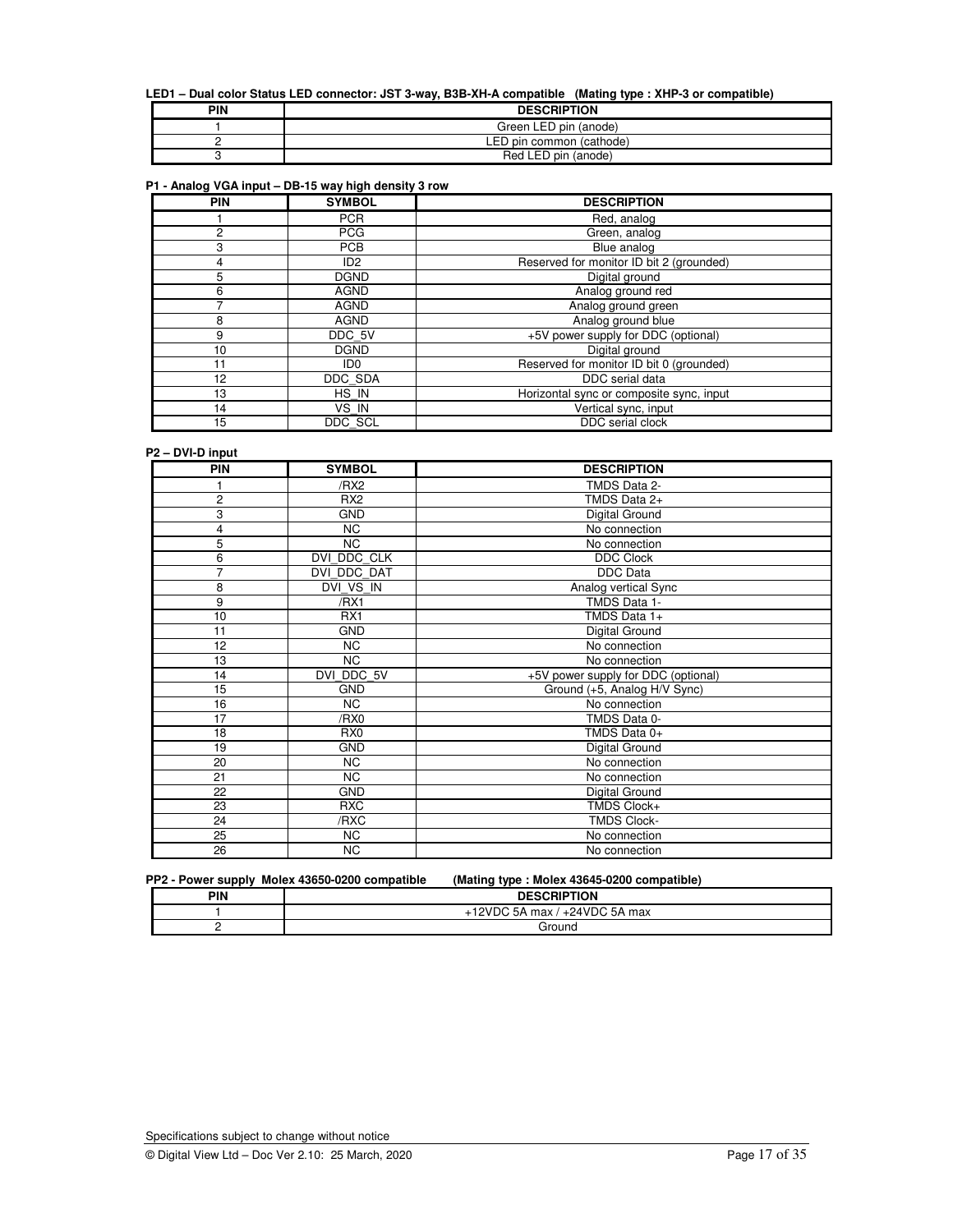# **CONTROLLER DIMENSIONS**



**Ready-made 3D Pro-E (SLDPRT) drawing files -** Save time and effort for your system volumetric analysis design. Includes jpg file previews. Please go to download at http://www.digitalview.com/products/he-1400v2-lcd-controller

The maximum thickness of the controller is 15.8mm (measured from bottom of PCB to top of components, including any underside components & leads). We recommend clearances of:

- 5mm from bottom of PCB if mounting on a metal plate we also recommend a layer of suitable insulation
- material is added to the mounting plate surface.
- 10mm above the components
- 3~5mm around the edges

Any of the holes shown above can be used for mounting the PCB, they are 3.2mm in diameter.

**CAUTION: Ensure adequate insulation is provided for all areas of the PCB with special attention to high voltage parts such as the backlight driver.**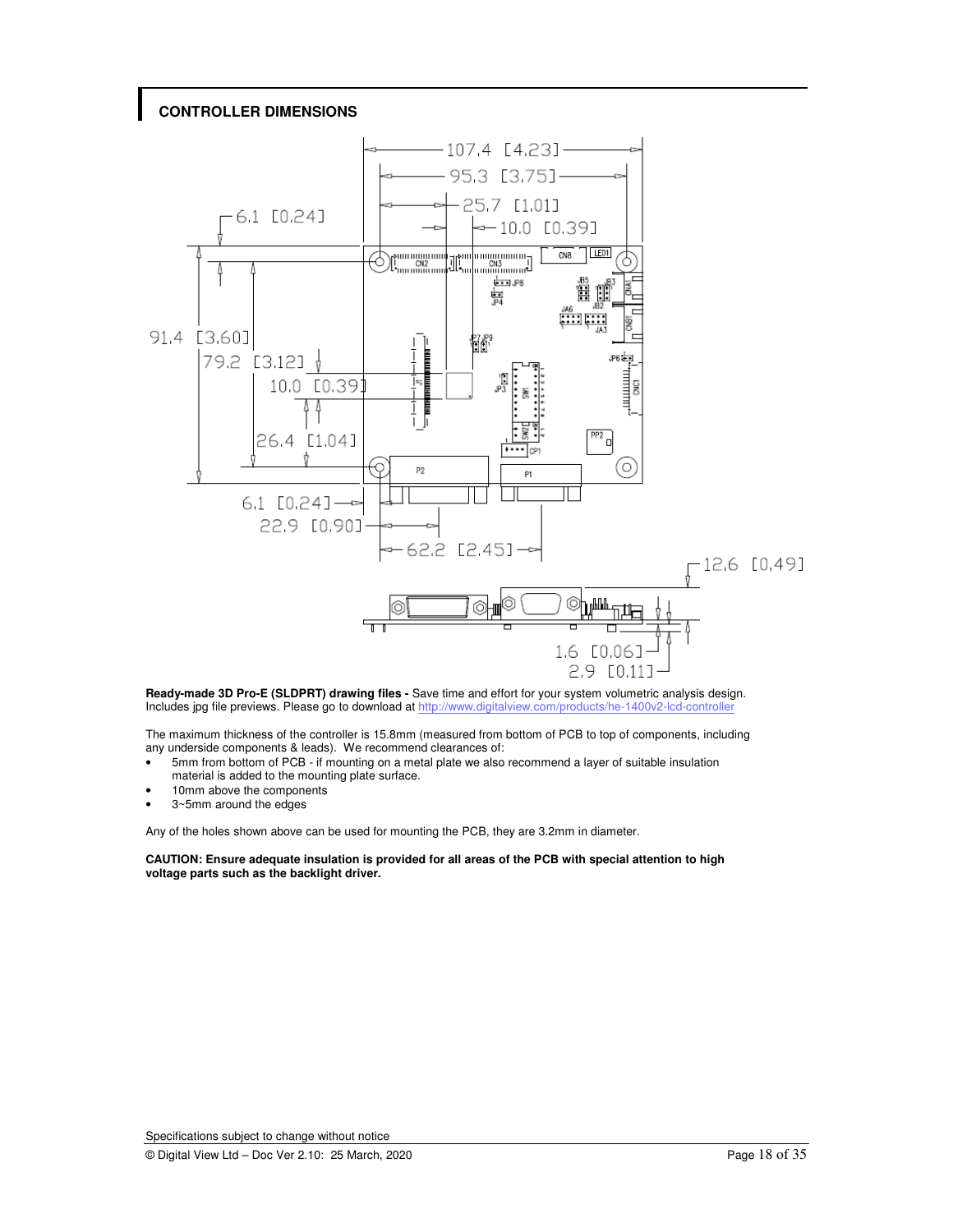# **APPLICATION NOTES**

### **USING THE CONTROLLER WITHOUT BUTTONS ATTACHED**

This is very straightforward by following the steps below :

- Firstly setup the controller/display system with the buttons. With controls attached and display system active make any settings for colour and image position as required then switch everything off.
- Use a jumper to close JP6 jumper, this will fix the board On.
- Refer to backlight driver specifications for details as to fixing brightness to a desired level, this may require a resistor, an open circuit or closed circuit depending on backlight driver.

### **BACKLIGHT DRIVER CONNECTION**

There are potentially 3 issues to consider with backlight driver connection:

- **Power**
- Enable
- **Brightness**

Please read the following sections for a guide to these issues.

**Backlight Power**: As per the table for CNB1 pin 1 is ground and pin 2 provides DC12V/ 24V DC . This should be matched with the backlight driver specification: see table.

| CNB1       |                    |  |
|------------|--------------------|--|
| <b>PIN</b> | <b>DESCRIPTION</b> |  |
|            | Ground             |  |
|            | $+12VDC / 24VDC$   |  |

Remark: For higher power backlight driver, more current (for 12V / 24V) can be taken from CNA1 pin 1. Maximum current drawn on CNA1 pin 1 and CNB1 pin 2 is 3A (24V) / 3A(12V)

**Enable**: This is a pin provided on some backlight drivers for On/Off function and is used by this panel controller for VESA DPMS compliance. If the backlight driver does not have an enable pin or the enable pin is not used then DPMS will not be operational. Pin 3 should be matched to the backlight drivers specification for the 'enable' or 'disable' pin.

| CNB <sub>1</sub> |                    |
|------------------|--------------------|
| PIN              | <b>DESCRIPTION</b> |
|                  | Enable             |

Further, jumpers JB2 & JB3 should be set to match the backlight drivers specification for the enable pin power and High or Low setting: see table.

| Ref | <b>Purpose</b>                    | Note                                                      |
|-----|-----------------------------------|-----------------------------------------------------------|
| JB2 | Backlight enable voltage          | $1-2$ H = 3.3V, 2-3 H = 5V (Vcc), OPEN H = open collector |
| JB3 | Backlight on/off polarity control | 1-2 H = On. 2-3 L = On                                    |

**Brightness**: There are various methods for brightness control and it is important to consider the specifications for the backlight driver to be used. Generally the situation is:

- Brightness can controlled by using a resistor or VR (Variable Resistor).
- Brightness controlled by adding a circuit such as PWM (Pulse Width Modulation).
- No adjustment of brightness is possible.

CNB1 pins 4 & 5 are available for connecting to an backlight driver or circuit where VR control is supported.

 **CNB1** 

| <b>PIN</b> | <b>DESCRIPTION</b> |
|------------|--------------------|
|            | VR WIP             |
|            | VR A               |

This can then be matched with function controls (OSD switch mount) pins 3 & 4: see cable design below .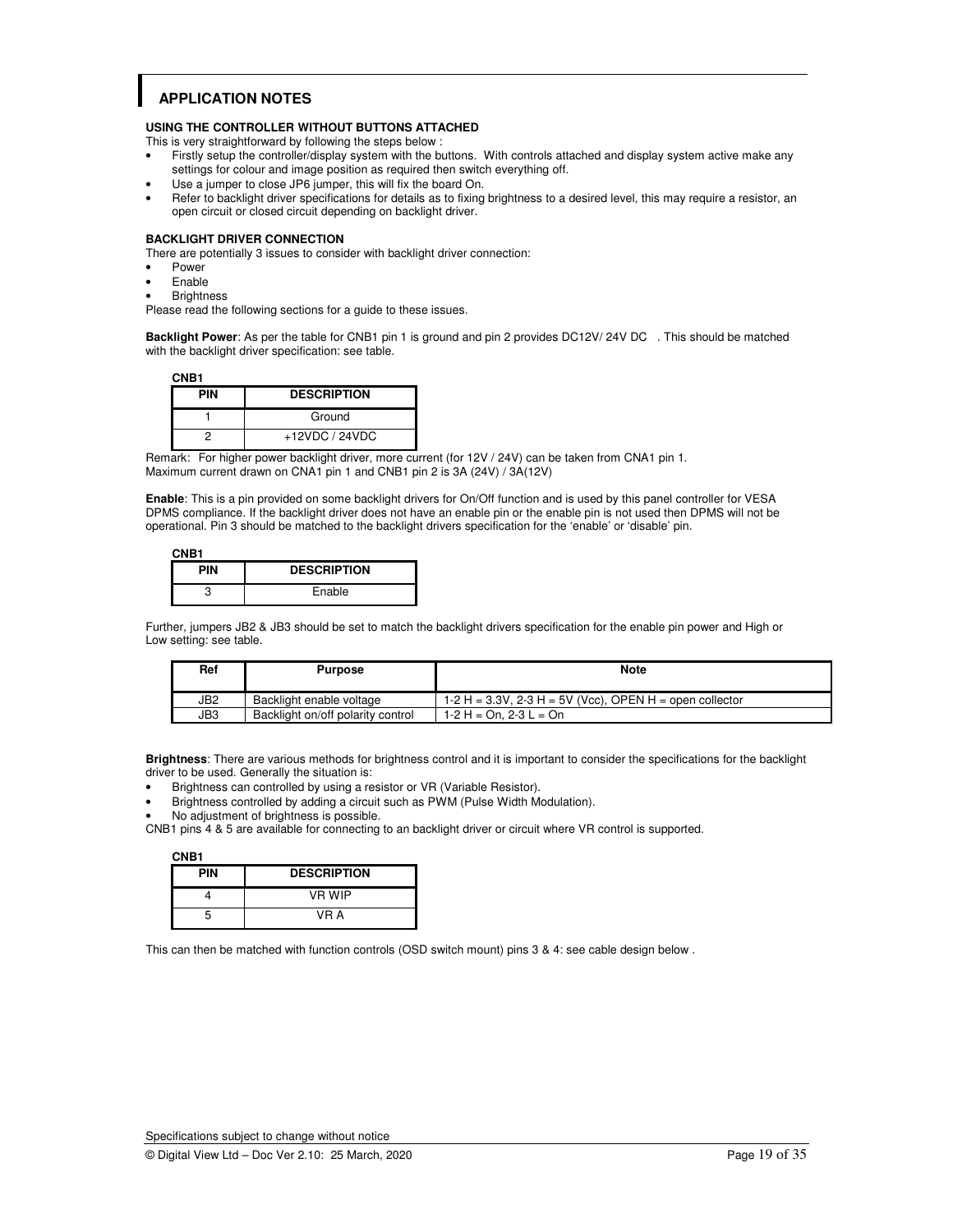### **Design Guideline for making VR circuitry :**



**CNB1 – Backlight control connector: JST B5B-XH-A (Matching type : XHP-5)**

|     |                | .                                                              |
|-----|----------------|----------------------------------------------------------------|
| PIN | <b>SYMBOL</b>  | <b>DESCRIPTION</b>                                             |
|     | <b>GND</b>     | Ground                                                         |
|     | VBKL           | +12VDC / 24VDC, backlight power supply (selected by JA3 & JA6) |
|     | <b>BLCTRL</b>  | On/Off control (enable) – see JB2 & JB3                        |
|     | <b>BVR WIP</b> | Brightness VR - WIP                                            |
|     | BVR A          | <b>Brightness VR A</b>                                         |

| CNC1 – Control switch, JST B12B-XH-A (Matching type : XHP-12) |  |  |  |
|---------------------------------------------------------------|--|--|--|
|---------------------------------------------------------------|--|--|--|

| <b>PIN</b> | <b>SYMBOL</b>  | <b>DESCRIPTION</b>                                          |
|------------|----------------|-------------------------------------------------------------|
|            | <b>PSWIN</b>   | Power button A                                              |
| າ          | SW ON          | Power button B                                              |
| 3          | BVR A          | Backlight Brightness VR pin A                               |
| 4          | <b>BVR WIP</b> | Backlight Brightness R pin WIP                              |
| 5          | BVR B          | Backlight Brightness VR pin B (470 ohm resistor to +5V Vcc) |
| 6          | <b>GND</b>     | Ground                                                      |
|            | MENU           | OSD menu                                                    |
| 8          | -/LEFT         | OSD-/Left                                                   |
| 9          | $+$ /RIGHT     | $OSD + /$ Right                                             |
| 10         | SEL DN         | OSD Select down                                             |
| 11         | SEL UP         | OSD Select up                                               |
| 12         | NC.            | No connection                                               |

The VR for brightness depends on the backlight driver.The main power load for On/Off is handled by a relay on the ontroller.

### **Example for circuit design :**

1.)Choose RPOT =  $10K$ 2.) Tie BVR\_A to GND 3.) Circuit analysis gives BVR\_WIP as the following (see Figure 1)

 $BVR_WIP = 5 \times (Rbc/10.47)$ 

where BVR\_WIP is in Volts. And Rbc is the resistance from the wiper arm to bottom of pot in Kohms.

To evaluate, plug in different values of Rbc :

| <b>Rbc</b> | <b>BVR WIP</b> |
|------------|----------------|
|            | 0 V            |
| 2.5 K      | 1.2V           |
| 5 K        | 2.4 V          |
| 7.5 K      | 3.6V           |
| 10 K       | 4.8 V          |

So this circuit could provide Brightness adjust voltage ranging from 0V to 5V.

Specifications subject to change without notice

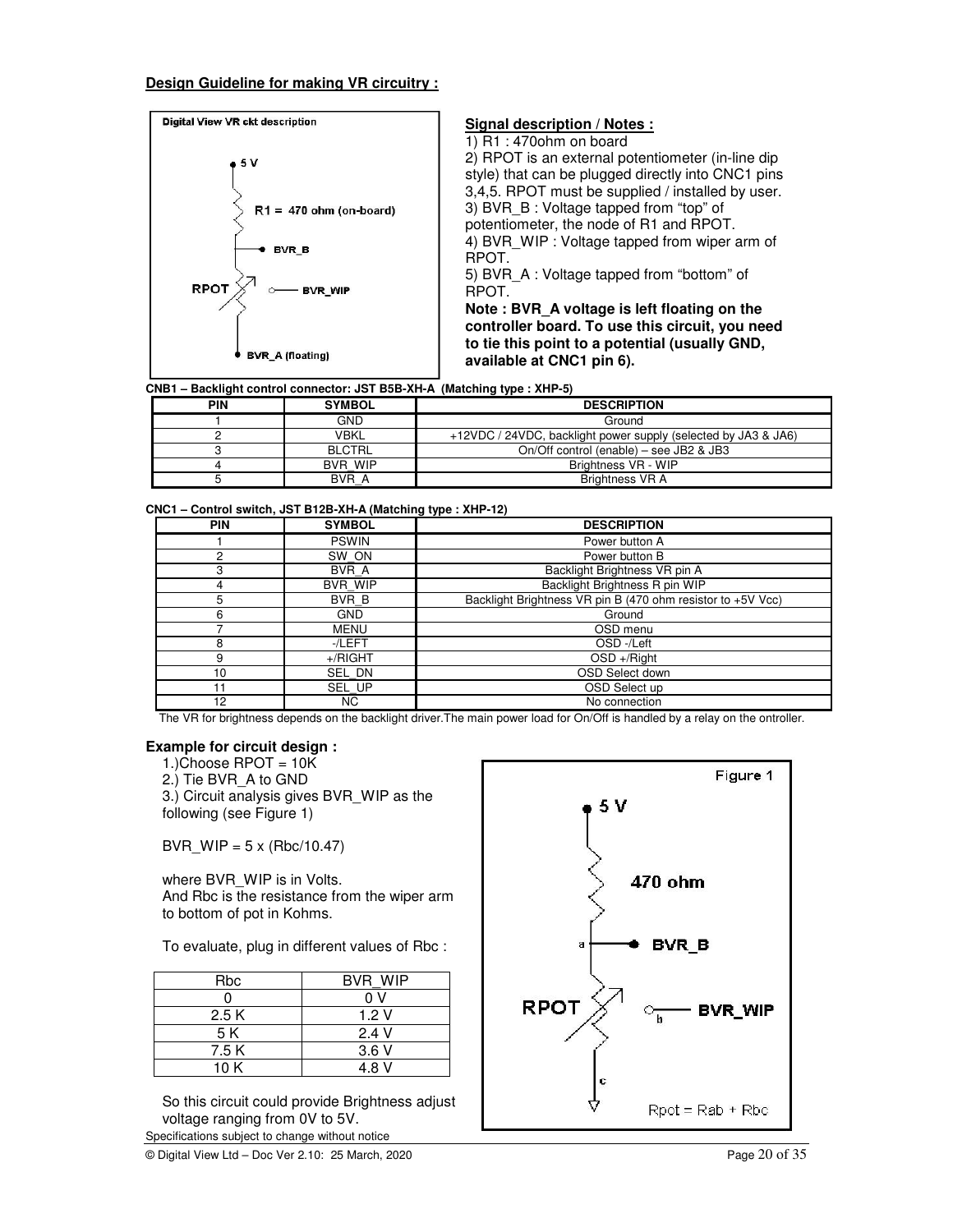# **TROUBLESHOOTING**

### **General**

A general guide to troubleshooting a flat panel display system it is worth considering the system as separate elements, such as:

- Subsettings Controller (jumpers, PC settings)<br>
Subsetting connect Panel (controller cabing connected)
- Panel (controller, cabling, connection, panel, PC settings)
- $\triangleright$  Backlight (backlight driver, cabling, backlight tubes)
- Cabling
- Computer system (display settings, operating system)

Through step by step cross checking with instruction manuals and a process of elimination to isolate the problem it is usually possible to clearly identify the problem area.

#### **No image:**

- If the panel backlight is not working it may still be possible to just see some image on the display.<br>
A lack of image is most likely to be caused by incorrect connection, lack of power, failure to provide
- A lack of image is most likely to be caused by incorrect connection, lack of power, failure to provide a signal or incorrect graphic card settings.

#### **Image position:**

If it is impossible to position the image correctly, ie the image adjustment controls will not move the image far enough, then test using another graphics card. This situation can occur with a custom graphics card that is not close to standard timings or if something is in the graphics line that may be affecting the signal such as a signal splitter (please note that normally a signal splitter will not have any adverse effect).

### **Image appearance:**

- $\geq$  A faulty panel can have blank lines, failed sections, flickering or flashing display<br>
Incorrect graphics card refresh rate, resolution or interlaced mode will probably
- Incorrect graphics card refresh rate, resolution or interlaced mode will probably cause the image to be the wrong size, to scroll, flicker badly or possibly even no image.
- Incorrect jumper settings on the controller may cause everything from total failure to incorrect image. CAUTION: Do not set the panel power input incorrectly.
- $\triangleright$  Sparkling on the display: faulty panel signal cable.

### **Backlight:**

Items to check include: Power input, Controls, backlight drivers and Tubes generally in this order.

- If half the screen is dimmer than the other half:
- Check cabling for the backlight driver.
- For a specific backlight tube check the AC pins orientation (CAUTION: Never reverse any DC power pins).

Also:<br>>

- If adjusting brightness control has no effect the chances are that the VR rating or method of adjusting brightness is not compatible or correctly connected to the backlight driver.
- $\triangleright$  If system does not power down when there is a loss of signal

### **Continued failure:**

If unit after unit keeps failing consider and investigate whether you are short circuiting the equipment or doing something else seriously wrong.

Generally after common sense issues have been resolved we recommend step by step substitution of known working parts to isolate the problem.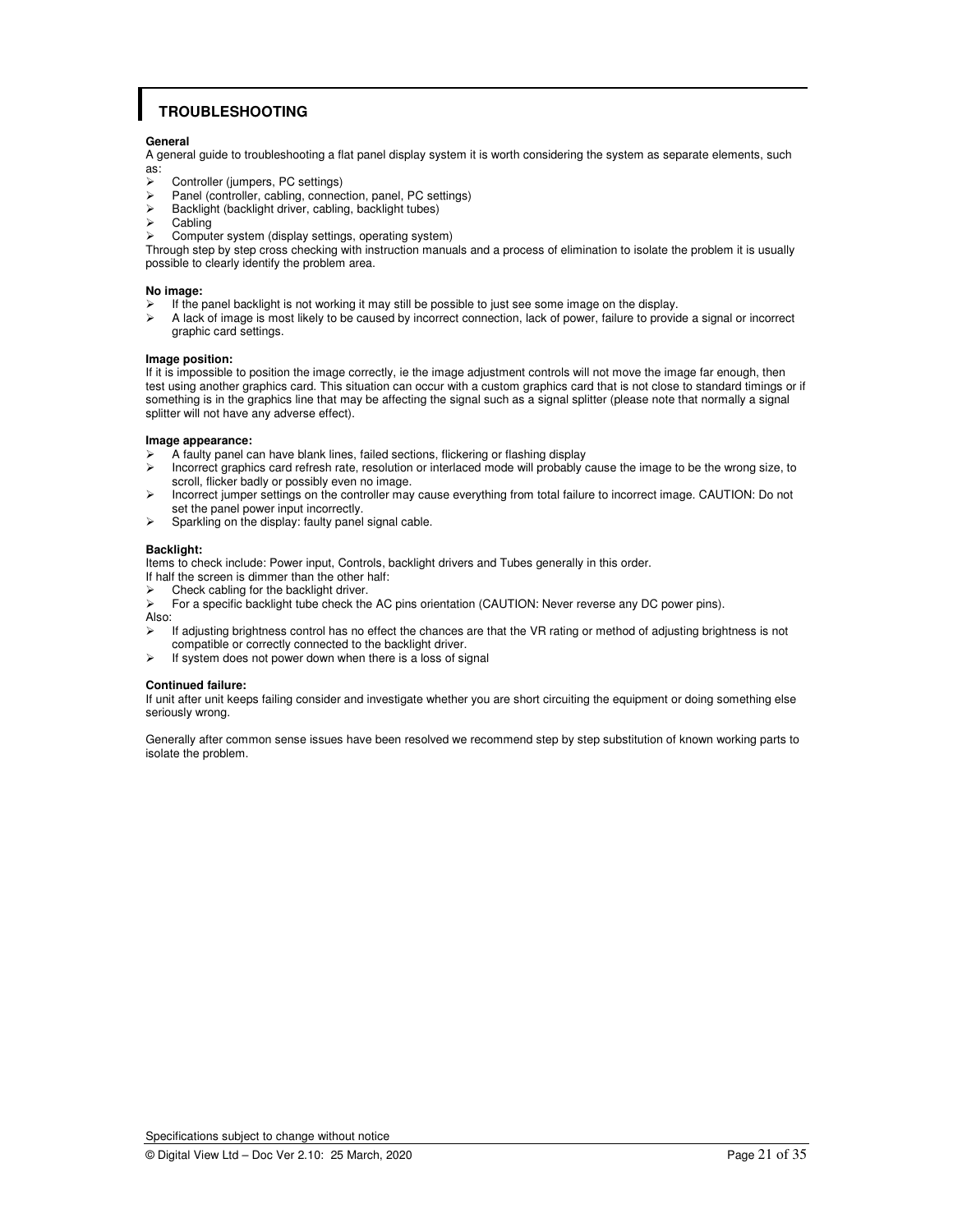# **SPECIFICATIONS**

| Panel compatibility                          | 1440x900, 1366x768, 1280x1024, 1280x800, 1024x768, 800x600, 640x480       |  |  |
|----------------------------------------------|---------------------------------------------------------------------------|--|--|
|                                              | resolution TFT LVDS or TTL LCD's support.                                 |  |  |
| No. of colours                               | Up to 3 x 8 bit providing 16.7 million colours.                           |  |  |
| Vertical refresh rate                        | SXGA, XGA, SVGA, VGA resolution up to 60Hz.                               |  |  |
| Dot clock (pixel clock) maximum              | <b>135 MHz</b>                                                            |  |  |
| Graphics formats                             | Up to 1440x900 (refer to Appendix I)                                      |  |  |
| Standard input at source                     | - VGA analog (15-pin) standard with automatic detection of :              |  |  |
|                                              | Digital Separate Sync                                                     |  |  |
|                                              | Sync On Green                                                             |  |  |
|                                              | - DVI-D                                                                   |  |  |
| Controls available                           | - On/Off                                                                  |  |  |
|                                              | - Brightness (backlight)                                                  |  |  |
|                                              | - OSD menu                                                                |  |  |
|                                              | - OSD select                                                              |  |  |
|                                              | - OSD setting +                                                           |  |  |
|                                              | - OSD setting -                                                           |  |  |
| Control interface                            | - Buttons                                                                 |  |  |
| Settings memory                              | Settings are stored in non volatile memory                                |  |  |
| Language OSD support                         | Yes                                                                       |  |  |
| Graphics OSD icons                           | Yes                                                                       |  |  |
| <b>VESA DPMS implementation</b>              | Yes                                                                       |  |  |
| Plug & Play                                  | VESA DDC 1, 2/b compatible                                                |  |  |
| Voltage output for LCD                       | $+3.3V$ , $+5V$ , $+12V$ , $+18V$                                         |  |  |
|                                              | The current drawn for 18V panel from 24VDC power input is limited to 2A.  |  |  |
|                                              | The current drawn for 3.3V, 5V or 12V panel from 12V/24VDC power input is |  |  |
|                                              | limited to 3A.                                                            |  |  |
| Input voltage                                | 12VDC, 5A max / 24VDC 5A max +/- 25%                                      |  |  |
| Controller power consumption                 | Approx 2.5W (controller logic only, no panel and backlight driver are     |  |  |
|                                              | involved)                                                                 |  |  |
| Controller dimensions                        | 107.4mm x 91.4mm x 17.1mm                                                 |  |  |
| Storage temperature limits                   | $-40^{\circ}$ C to $+85^{\circ}$ C                                        |  |  |
| Operating temperature limits                 | -40°C to $+80^{\circ}C^{\star\star}$                                      |  |  |
| Coating                                      | HumiSeal 1B73 Acrylic Conformal Coating                                   |  |  |
| <b>Calculated Mean Time Between Failures</b> | In excess of 100,000 hours                                                |  |  |
| Use of memory on board                       | - 1 pc SRAM - (MCU, TSUMU58VHN-1) on U13, 15.75Kbytes which is a          |  |  |
|                                              | volatile memory: SRAM for OSD.                                            |  |  |
|                                              | - 1 pc Flash - (GDQ40CTIGR) on U10, 4Mbits which is a non-volatile        |  |  |
|                                              | memory for system program.                                                |  |  |
|                                              | - 1 pc EEPROM - (24C02N) on U14, 2KBits which is a non-volatile memory    |  |  |
|                                              | for VGA EDID.                                                             |  |  |
|                                              | - 1 pc EEPROM- (24C02N) on U15, 2Kbits which is a non-volatile memory     |  |  |
|                                              | for DVI EDID.                                                             |  |  |

\*\* Overall suitability for usage in critical applications must be independently tested and verified by the user.

### **NOTES**

Please note the following:

- For specific panel setup a sample of an LCD may be required (this will be returned) and a copy of the full technical specifications for the panel from the manufacturer.
- Relayout and custom development services are available.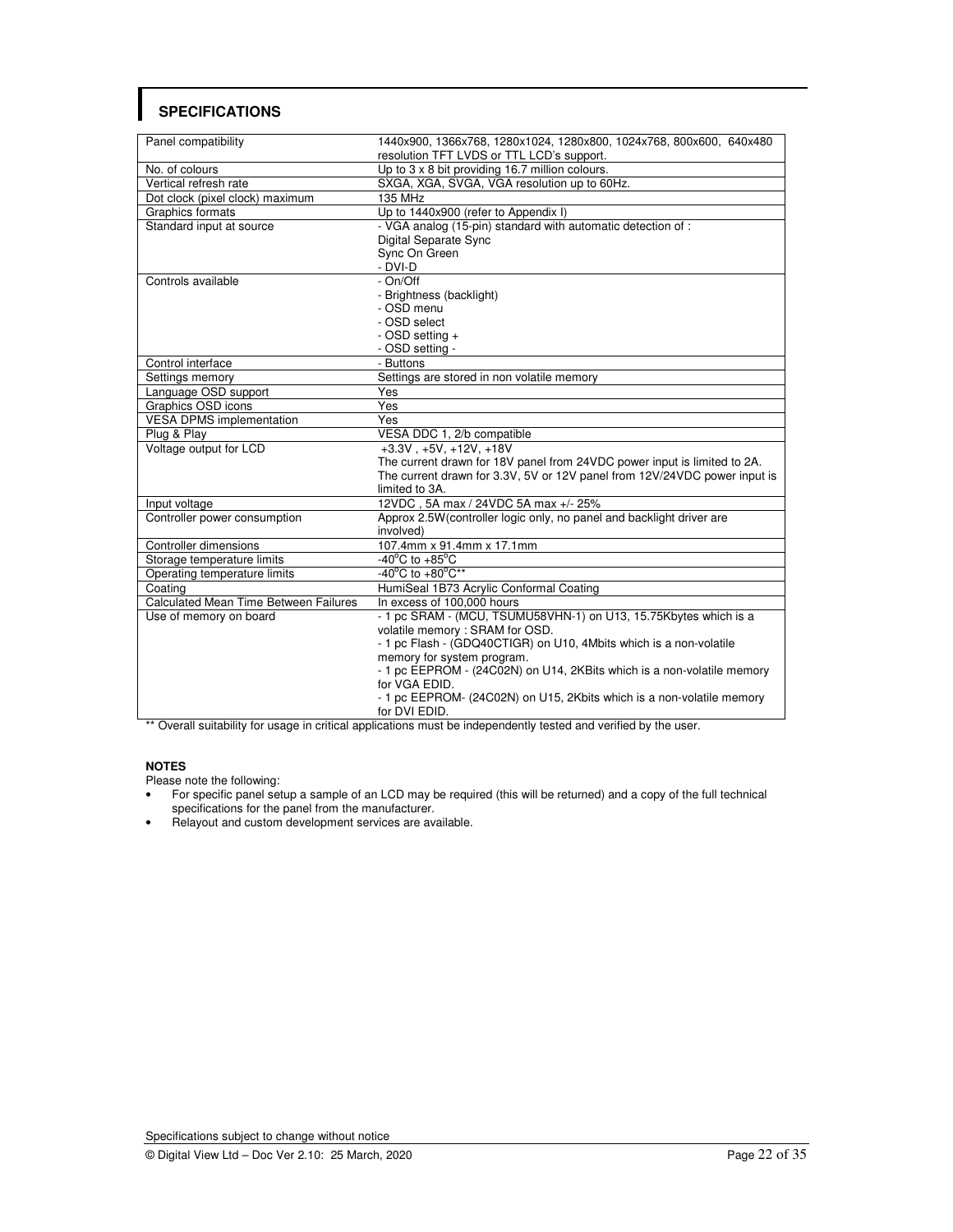# **Appendix I – Mode Support Table**

# **VGA port :**

Г

| <b>Resolution</b> | <b>Sync Mode</b>      |
|-------------------|-----------------------|
| 640x480 60Hz      | Digital Separate Sync |
| 800x600 56Hz      | Digital Separate Sync |
| 800x600 56Hz      | Sync On Green         |
| 800x600 60Hz      | Digital Separate Sync |
| 800x600 60Hz      | Sync On Green         |
| 1024x768 60Hz     | Digital Separate Sync |
| 1024x768 60Hz     | Sync On Green         |
| 1280x768 60Hz     | Digital Separate Sync |
| 1280x768 60Hz     | Sync On Green         |
| 1280x800 60Hz     | Digital Separate Sync |
| 1280x800 60Hz     | Sync On Green         |
| 1280x1024 60Hz    | Digital Separate Sync |
| 1280x1024 60Hz    | Sync On Green         |
| 1360x768 60Hz     | Digital Separate Sync |
| 1360x768 60Hz     | Sync On Green         |
| 1366x768 60Hz     | Digital Separate Sync |
| 1366x768 60Hz     | Sync On Green         |
| 1440x900 60Hz     | Digital Separate Sync |
| 1440x900 60Hz     | Sync On Green         |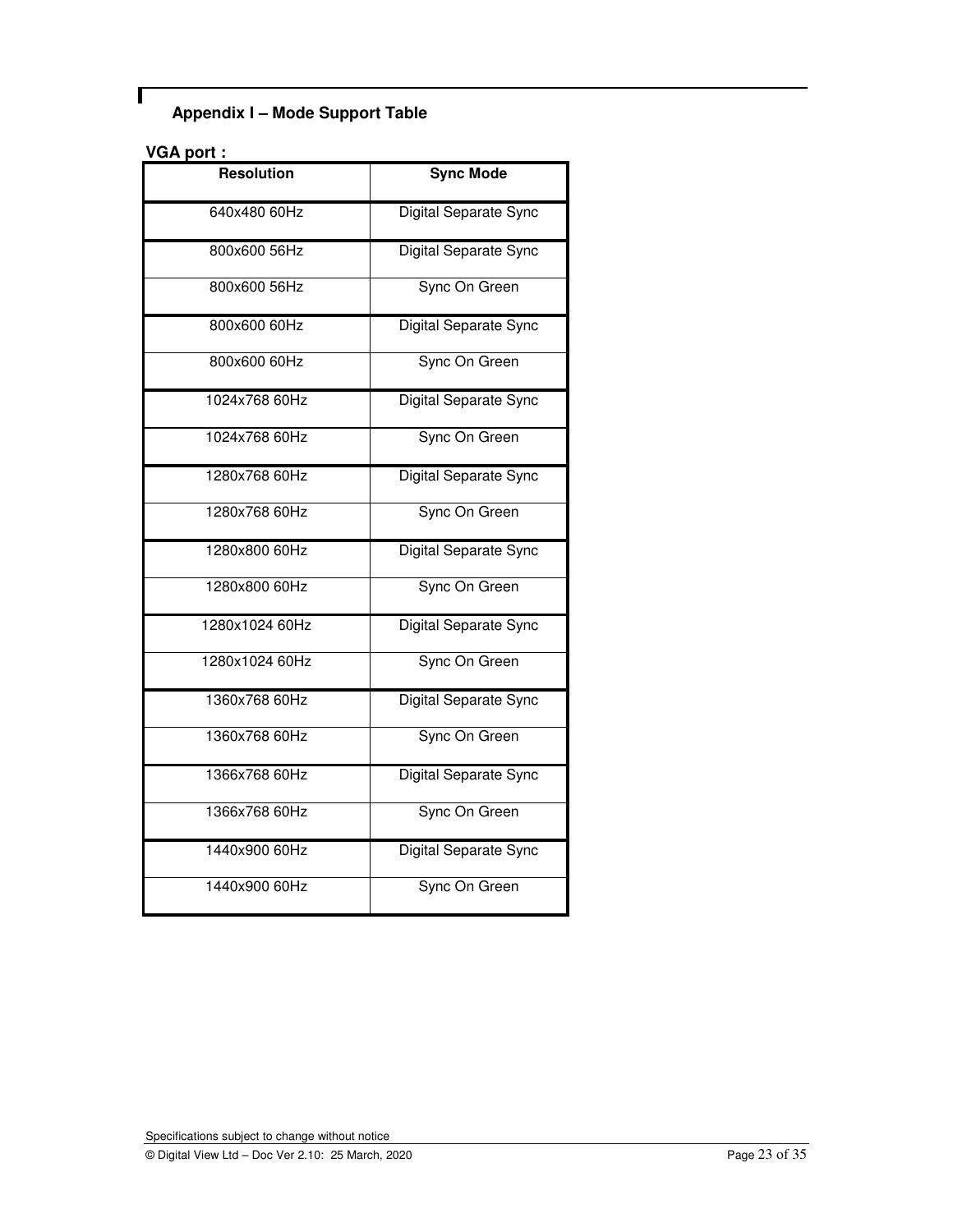# **DVI port :**

| <b>Resolution</b> |
|-------------------|
| 640x480 60Hz      |
| 800x600 56Hz      |
| 800x600 60Hz      |
| 1024x768 60Hz     |
| 1280x768 60Hz     |
| 1280x800 60Hz     |
| 1280x1024 60Hz    |
| 1360x768 60Hz     |
| 1366x768 60Hz     |
| 1440x900 60Hz     |

Remark :

The controller has been designed to take a very wide range of input signals however to optimize the PC's graphics performance we recommend choosing 60Hz vertical refresh rate. To support on higher refresh rate over 60Hz, the LCD panel may not support.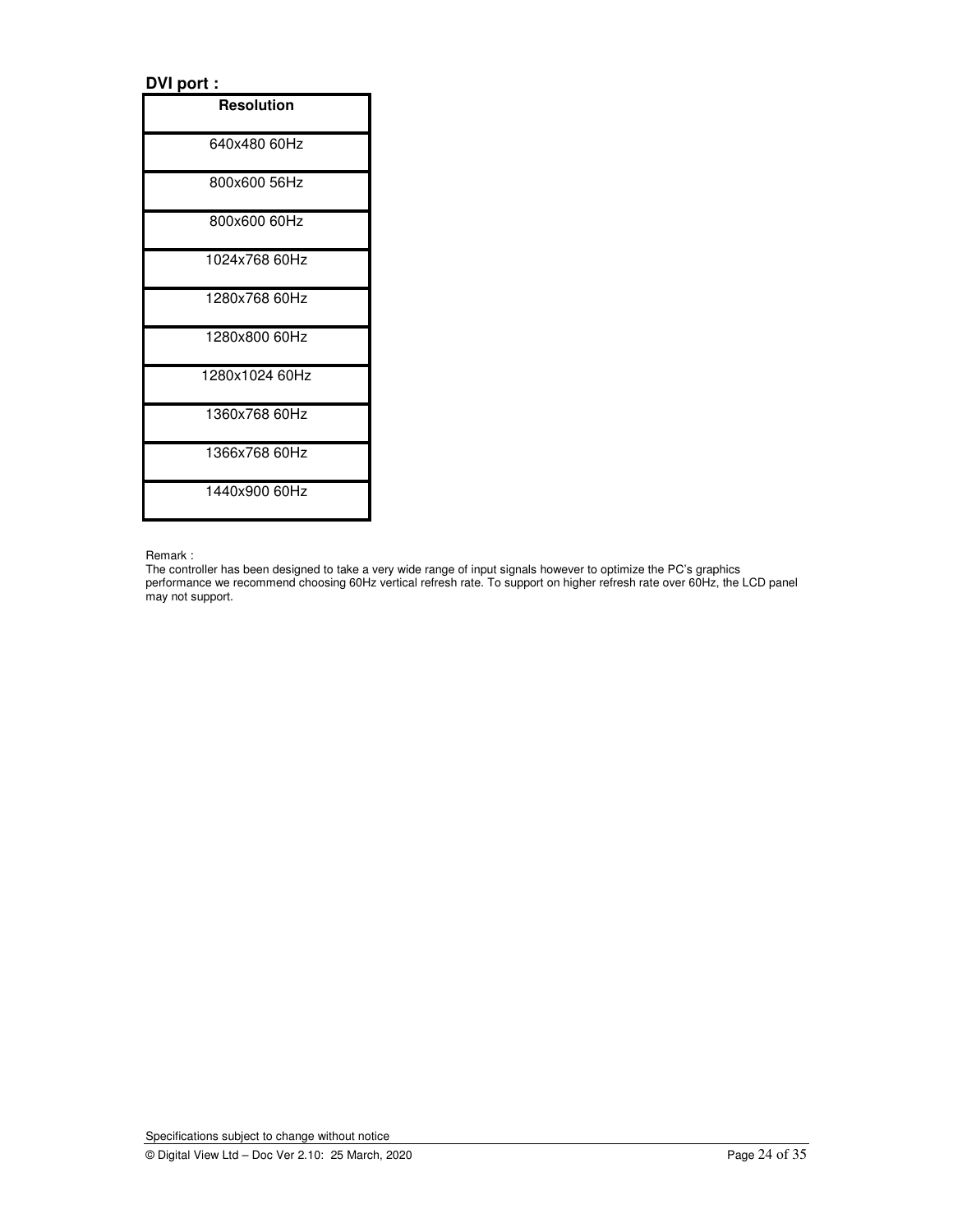# **Appendix II – RS-232 control protocols**

**RS-232 Serial control (Baud rate 2400, 8 bits, 1 stop bit and no parity)** *Physical connection :* 

Controller side<br>
Connector interface : CN8<br>
Connector interface : CN8<br>
Connector interface : CN8 Connector interface : CN8 Connector interface : Serial port<br>
Mating connector : JST XHP-6 Mating connector : DB9 Female

| 6<br>5 <sup>1</sup> | $\Omega$<br>(3)<br>4) | Mating face of CN8 | 6    | 5<br>8<br>9    | Mating face of RS-232 DB9 Male |
|---------------------|-----------------------|--------------------|------|----------------|--------------------------------|
| PIN#                | Description           |                    | PIN# | Description    |                                |
|                     | RS-232 Tx Data        |                    |      | RS-232 Rx Data |                                |
|                     | Ground                |                    |      | RS-232 Tx Data |                                |
|                     | RS-232 Rx Data        |                    |      | Ground         |                                |

Mating connector : DB9 Female

| 6    | ΄8,<br>9       |
|------|----------------|
| PIN# | Description    |
|      | RS-232 Rx Data |
| 3    | RS-232 Tx Data |
|      | Ground         |

Remark :

(1) : RS-232 connection cable, 600mm P/N 426090200-3 can be ordered separately for connection.

*Software connection :* 

The OSD function can be controlled through sending the RS-232 protocol. The RS-232 program can be custom-made to fit for application or it can be used the program provided by Digitalview on request. Please contact your local sales for informations.

### **1. Commands to implement switch mount control buttons**

| <b>Function</b>  | Command | <b>Description</b>         | Acknowledge (if enabled) |
|------------------|---------|----------------------------|--------------------------|
| Menu             | 0xf7    | Menu button pressed        | Button equivalent        |
| Select-down      | 0xfa    | Select down button pressed | Button equivalent        |
| button           |         |                            |                          |
| Select-up button | 0xfb    | Select up button pressed   | Button equivalent        |
| $Right/+$ button | 0xfc    | Right/+button pressed      | Button equivalent        |
| Left/- button    | $0x$ fd | Left/- button pressed      | Button equivalent        |

### **2. Parameter setting - immediate, relative, reset and query**

| <b>Function</b>    | <b>Command</b>                                                     | <b>Description</b>                                                  | Acknowledge (if enabled)                               |
|--------------------|--------------------------------------------------------------------|---------------------------------------------------------------------|--------------------------------------------------------|
| Brightness control | $0x81$ .<br>$nn \mid$ "+" $\mid$ "-" $\mid$<br>"r"   "R"  <br>``2" | Set brightness =<br>value/increment/decrement<br>Reset<br>Query     | Brightness.<br>Range: "0""0"-"F""F"<br>Default: "8""0" |
| Contrast control   | 0x82, "a"   "A",<br>$nn$   "+"   "-"  <br>"r"   "R"  <br>"?"       | Set all contrast $=$<br>value/increment/decrement<br>Reset<br>Query | Contrast.<br>Range: "0""0"-"F""F"<br>Default: "8""0"   |
| Phase $*$          | 0x85,<br>nn   "+"   "-"  <br>"?"                                   | Set dot clock phase =<br>value/increment/decrement<br>Query         | Dot clock phase.<br>(In VGA mode only)                 |
| Image H position # | 0x86,<br>nn   "+"   "-"  <br>"?"                                   | Set img $hpos =$<br>value/increment/decrement<br>Query              | Image horizontal position.<br>(In VGA mode only)       |
| Image V position # | 0x87,<br>nn   "+"   "-"  <br>"?"                                   | Set $img\_vpos =$<br>value/increment/decrement<br>Query             | Image vertical position.<br>(In VGA mode only)         |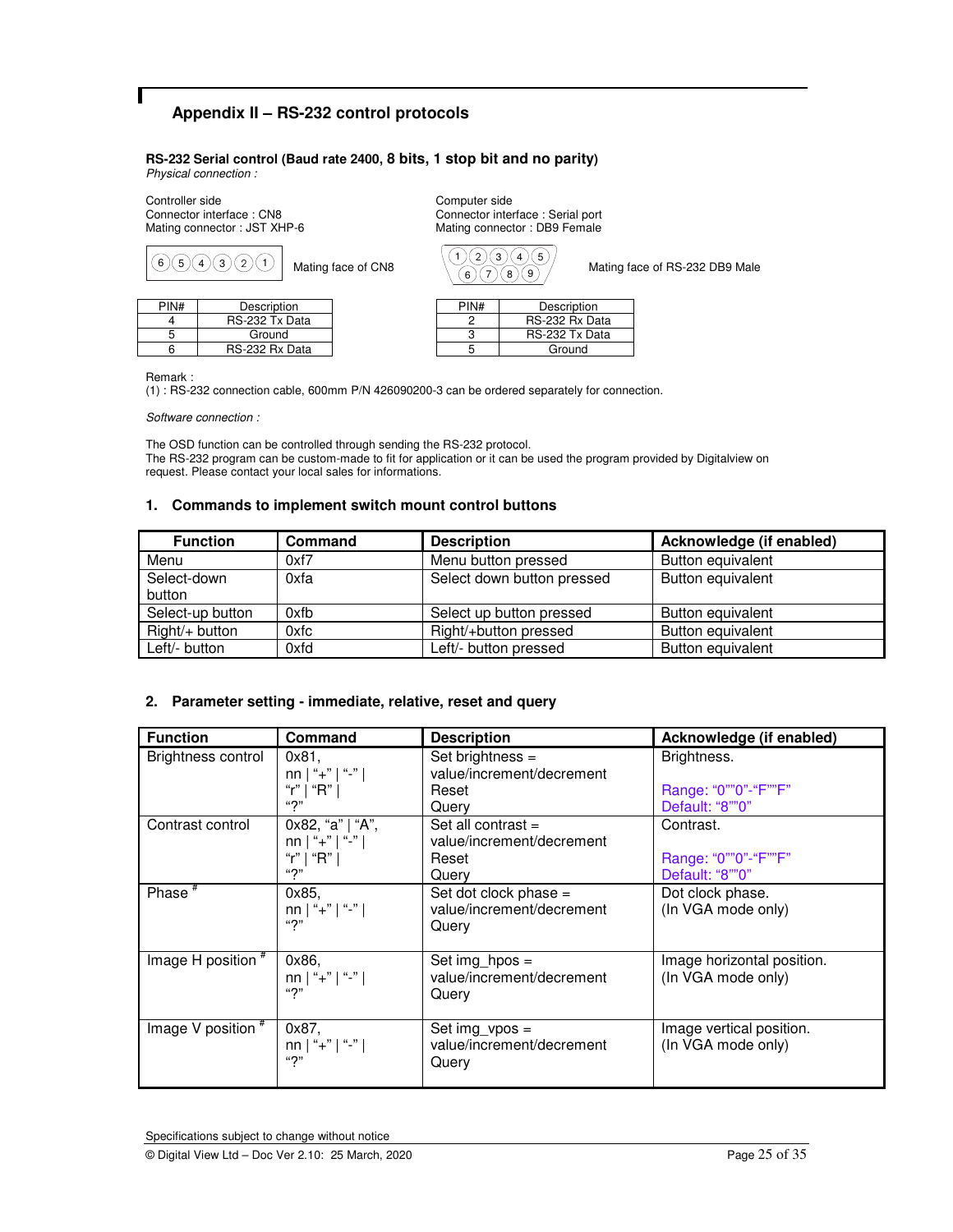| Sharpness                                       | $0x8a$ ,<br>$n \mid$ "+" $\mid$ "-" $\mid$<br>"r"   "R" | Set sharpness $=$<br>value/increment/decrement<br>Reset              | Sharpness.<br>" $0x30" - 0$ (Default)<br>" $0x31" - 1$                                                                        |
|-------------------------------------------------|---------------------------------------------------------|----------------------------------------------------------------------|-------------------------------------------------------------------------------------------------------------------------------|
|                                                 | ``2"                                                    | Query                                                                | " $0x32" - 2$<br>" $0x33" - 3$                                                                                                |
|                                                 |                                                         |                                                                      | " $0x34" - 4$<br>$"0x35" - 5"$<br>$^{\circ}$ 0x36" – 6                                                                        |
| Clock <sup>#</sup>                              | $0x8b$ ,<br>nn   "+"   "-"  <br>"2"                     | Set H active size =<br>value/increment/decrement<br>Query            | Frequency adjustment<br>(In VGA mode only)                                                                                    |
| <b>Scaling Mode</b>                             | 0x8c,<br>$n \mid$<br>"r"   "R"  <br>``2"                | Set graphic image scaling mode<br>$=$<br>value<br>Reset              | Image expansion on/off.<br>"0x31" - Wide (Fill Screen)<br>" $0x39" - 4:3$                                                     |
| OSD H position                                  | 0x90,                                                   | Query<br>Set osd $hpos =$                                            | OSD horizontal position                                                                                                       |
|                                                 | nnn   "+"   "-"   "r"  <br>"R"   "?"                    | value/increment/decrement<br>Reset<br>Query                          | Range: "0""0""0"-"0""6""4"<br>Default: "0""3""2"                                                                              |
| <b>OSD V position</b>                           | 0x91,<br>nnn   "+"   "-"   "r"  <br>"R"   "?"           | Set osd_vpos =<br>value/increment/decrement<br>Reset                 | OSD vertical position<br>Range: "0""0""0"-"0""6""4"                                                                           |
| <b>OSD</b>                                      | 0x92,                                                   | Query<br>Set OSD transparency =                                      | Default: "0""3""2"<br>OSD transparency.                                                                                       |
| Transparency                                    | n<br>"r"   "R"                                          | value/increment/decrement<br>Reset                                   | " $0x30" - 0$ (Default)                                                                                                       |
|                                                 | ``2"                                                    | Query                                                                | $^{\circ}$ 0x31" - 25<br>$^{\circ}$ 0x32" - 50<br>$"0x33" - 75"$                                                              |
|                                                 |                                                         |                                                                      | $"0x34" - 100$                                                                                                                |
| OSD menu<br>timeout                             | 0x93,<br>nn   "+"   "-"  <br>"r"   "R" $\vert$<br>"2"   | Select menu timeout =<br>value/increment/decrement<br>Reset<br>Query | OSD menu timeout value. If<br>value > max available step, set it<br>to the max available step.<br>"0x30,0x30" - 0 (Always on) |
|                                                 |                                                         |                                                                      | " $0x30,0x41" - 10$ sec (Default)<br>$"0x31,0x34" - 20 sec$<br>$"0x31,0x45" - 30 sec$<br>" $0x32,0x38" - 40$ sec              |
|                                                 |                                                         |                                                                      | " $0x33,0x32" - 50$ sec<br>"0x33,0x43" $-60$ sec                                                                              |
| Select OSD<br>language                          | 0x95,<br>$n \mid$<br>"r"   "R"  <br>"2"                 | Select language =<br>English, French,<br>Reset<br>Query              | "0x30" - English (Default)<br>"0x32" - French<br>" $0x33"$ - Spanish                                                          |
| Input main select                               | 0x98.<br>nn   "+"   "-"   "r"                           | Select input main =<br>PC or video or next available                 | Main selected.<br>"0x41,0x31" VGA (Default)                                                                                   |
| * Function in valid<br>mode only                | "R"   "?"                                               | Reset<br>Query                                                       | "0x46,0x31" DVI                                                                                                               |
| Auto Source Seek                                | 0x99,<br>"0"   "1"  <br>"?"                             | Disable/ Enable<br>Query                                             | $"0x30"$ - Disable<br>"0x31" - Enable (Default)                                                                               |
| <b>GAMMA</b> value                              | 0x9d,                                                   | Select GAMMA value =                                                 | <b>GAMMA</b> value:                                                                                                           |
| select                                          | $n \mid$<br>"r"   "R"                                   | Value<br>Reset                                                       | " $0x35" - 1.8$<br>$"0x37" - 2.0"$                                                                                            |
|                                                 | "2"                                                     | Query                                                                | "0x32" - 2.2 (Default),<br>$"0x41" - 2.4"$<br>$^{\circ}$ 0x43" – 2.6                                                          |
| Colour<br>temperature select                    | 0xb3,<br>n.                                             | Select colour temperature =<br>value                                 | Main selected.<br>"0" - user defined RGB values.                                                                              |
| Specifications subject to change without notice |                                                         |                                                                      |                                                                                                                               |

© Digital View Ltd – Doc Ver 2.10: 25 March, 2020 Page 26 of 35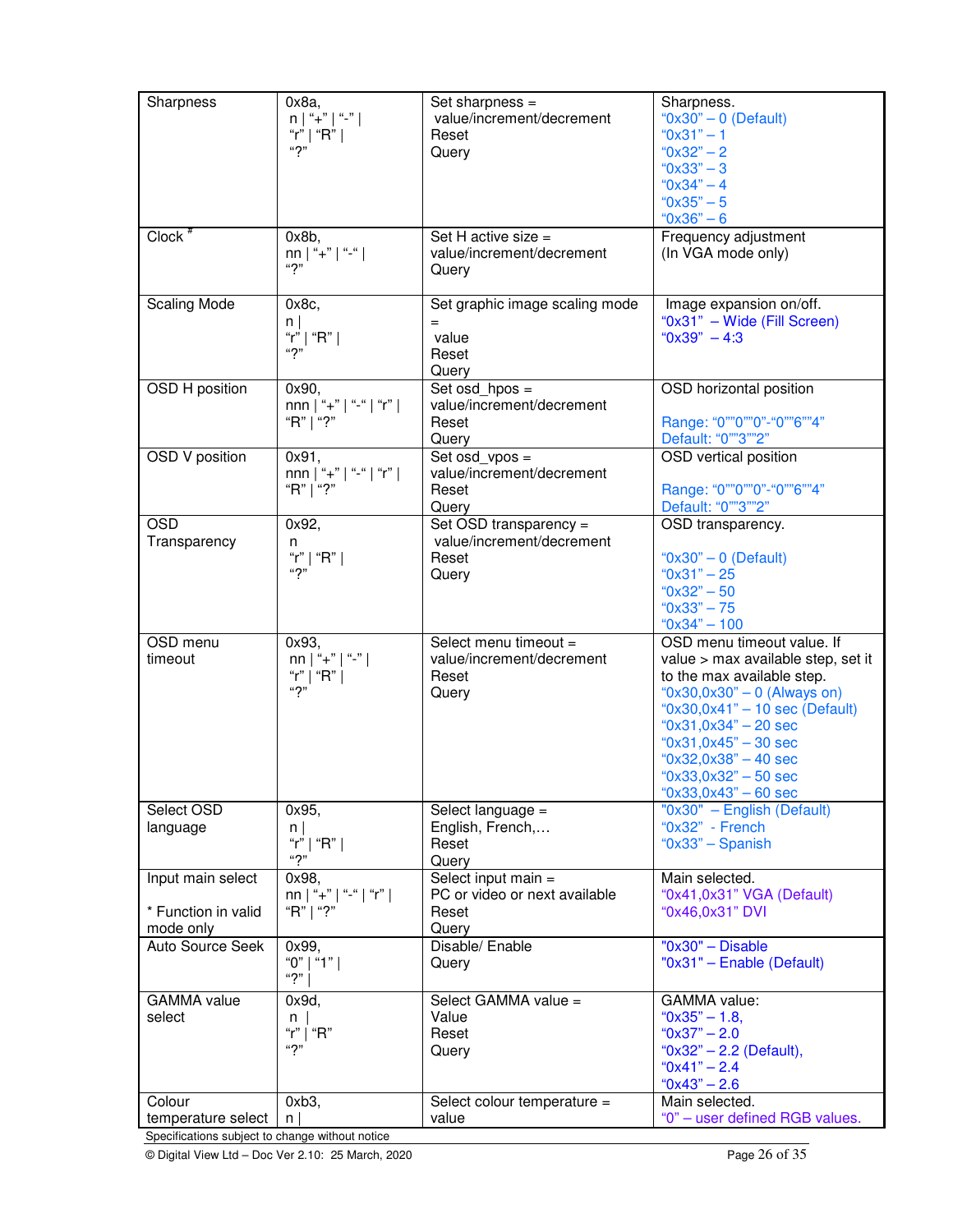|                 | "r"   "R"                       | Reset                             | "1" $-$ 4200K.                  |
|-----------------|---------------------------------|-----------------------------------|---------------------------------|
|                 | "2"                             | Query                             | " $2" - 5000K.$                 |
|                 |                                 |                                   | $"3" - 6500K.$                  |
|                 |                                 |                                   | "4" - 7500K. (Default)          |
|                 |                                 |                                   | $"5" - 9300K.$                  |
| Red level for   | $0xb4$ ,                        | Set the level of the red channel  | Red level for selected colour   |
| selected colour |                                 | for the selected colour temp. $=$ | temperature.                    |
| temperature     | $nn \mid$ "+" $\mid$ "-" $\mid$ | value/increment/decrement         |                                 |
|                 | "r"   "R"                       | Reset                             | Range: "0""0"-"F""F"            |
|                 | "2"                             | Query                             | Default: "8""0"                 |
| Green level for | 0xb5,                           | Set the level of the green        | Green level for selected colour |
| selected colour |                                 | channel for the selected colour   | temperature.                    |
| temperature     | $nn \mid$ "+" $\mid$ "-" $\mid$ | $temp. =$                         |                                 |
|                 | "r"   "R"                       | value/increment/decrement         | Range: "0""0"-"F""F"            |
|                 | ``2"                            | Reset                             | Default: "8""0"                 |
|                 |                                 | Querv                             |                                 |
| Blue level for  | $0xb6$ ,                        | Set the level of the blue channel | Blue level for selected colour  |
| selected colour |                                 | for the selected colour temp. =   | temperature.                    |
| temperature     | $nn \mid$ "+" $\mid$ "-" $\mid$ | value/increment/decrement         |                                 |
|                 | "r"   "R"                       | Reset                             | Range: "0""0"-"F""F"            |
|                 | "?"                             | Query                             | Default: "8""0"                 |
| OSD turn off    | 0xbd                            | Turn off the OSD                  | "1" - successful                |
| Wide Screen     | 0xd9,                           |                                   | $"0" - 1280x768$                |
| Mode Selection  | "0"   "1"  "2"   "3"            | Wide Screen Mode                  | $"1" - 1360x768$                |
|                 | "r"   " $R$ "                   | Reset                             | $"2" - 1366x768"$               |
|                 | "?"                             | Query                             | "3" - 1368x768                  |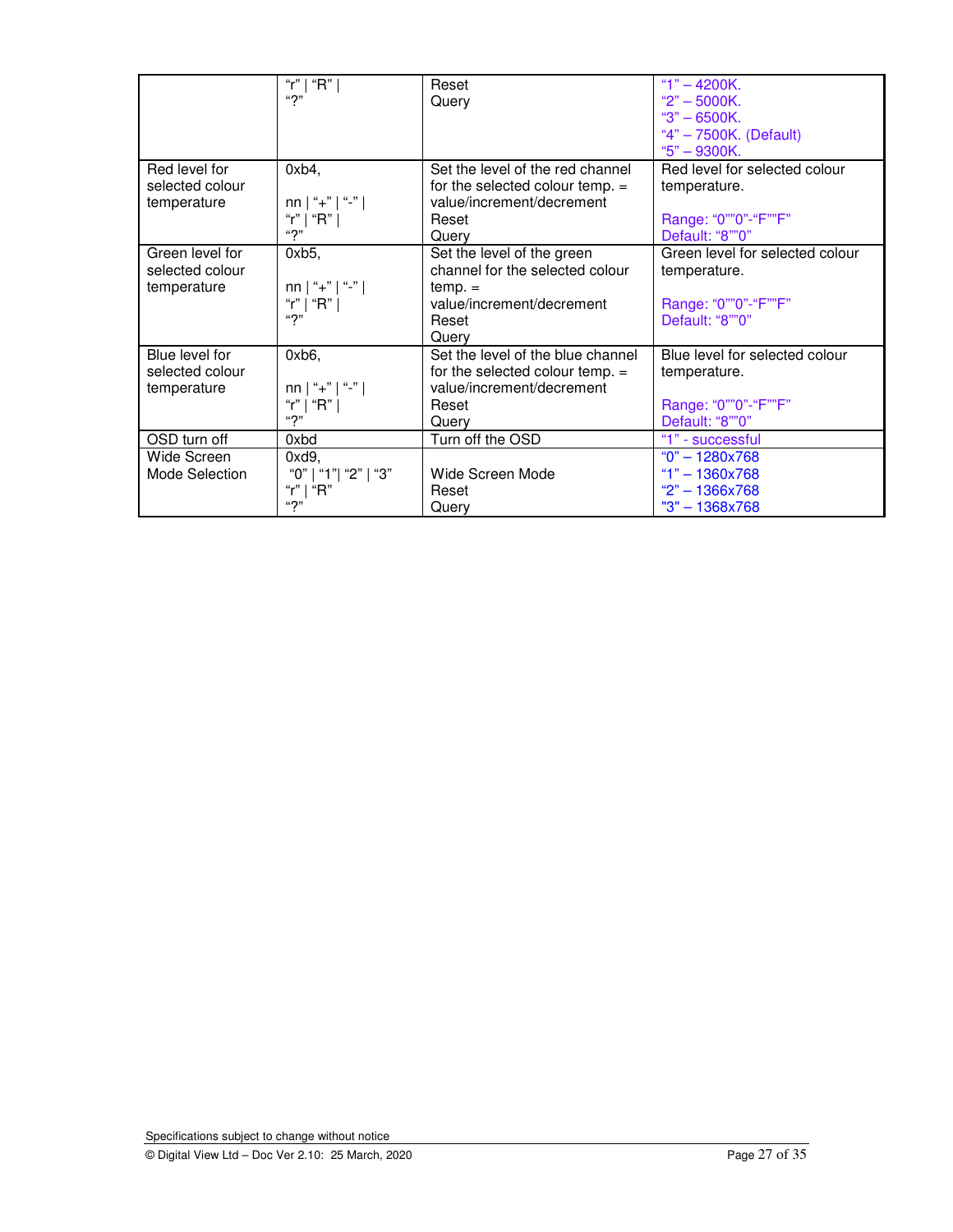| <b>Backlight</b>        |                                  |                                                         |                                              |
|-------------------------|----------------------------------|---------------------------------------------------------|----------------------------------------------|
|                         | 0xe0,                            | Set backlight brightness =<br>value/increment/decrement | Backlight brightness.                        |
| brightness control      | nn   "+"   "-"                   |                                                         |                                              |
|                         | "r"   "R"  <br>"2"               | Reset                                                   | Range:                                       |
|                         |                                  | Query                                                   | $D/A$ : "0""0"-"6""4"                        |
|                         |                                  |                                                         | $100Hz : "0" "0" \sim "6" "4"$               |
|                         |                                  |                                                         | $120Hz : "0" "0" \sim "6" "4"$               |
|                         |                                  |                                                         | 140Hz: "0""0" ~ "6""4"                       |
|                         |                                  |                                                         | 160Hz: "0""0" ~ "6""4"                       |
|                         |                                  |                                                         | $180Hz$ : "0""0" ~ "6""4"                    |
|                         |                                  |                                                         | $200Hz : "0" "0" \sim "6" "4"$               |
|                         |                                  |                                                         | $220Hz : "0" "0" \sim "6" "4"$               |
|                         |                                  |                                                         | $240Hz$ : "0""0" ~ "6""4"                    |
|                         |                                  |                                                         | 260Hz: "0""0" ~ "6""4"                       |
|                         |                                  |                                                         | 280Hz: "0""0" ~ "6""4"                       |
|                         |                                  |                                                         | 300Hz: "0""0" ~ "6""4"                       |
|                         |                                  |                                                         | 320Hz: "0""0" ~ "6""4"                       |
|                         |                                  |                                                         | $340Hz : "0" "0" \sim "6" "4"$               |
|                         |                                  |                                                         | 360Hz: "0""0" ~ "6""4"                       |
|                         |                                  |                                                         | 380Hz: "0""0" ~ "6""4"                       |
|                         |                                  |                                                         | 400Hz: "0""0" ~ "6""4"                       |
|                         |                                  |                                                         | 420Hz: "0""0" ~ "6""4"                       |
|                         |                                  |                                                         | 440Hz: "0""0" ~ "6""4"                       |
|                         |                                  |                                                         |                                              |
| Backlight on/off        | $0xe1$ ,                         | Set backlight brightness =                              | Backlight on/off.                            |
| control                 | "0"                              | Disable backlight                                       |                                              |
|                         | "1" $ $                          | Enable backlight                                        |                                              |
|                         | "r"   "R"                        | Reset                                                   |                                              |
|                         | "?"                              | Query                                                   |                                              |
|                         |                                  | Backlight working status                                | "1" = normal (Default)                       |
| Backlight D/A or        | $0xe5$ .                         | Set: PWM or D/A                                         | " $1" - PWM$                                 |
| <b>PWM</b> selection    | "0"   "1"                        |                                                         | $"0" - D/A$                                  |
|                         | ``?"                             | Query                                                   |                                              |
| <b>Backlight PWM</b>    | 0xe6,                            | Set Backlight PWM Frequency =                           | $+/- 20Hz$                                   |
| Frequency               | $nnn \mid$ "+" $\mid$ "-" $\mid$ | Value/ increment/ decrement                             | Value                                        |
|                         | ``2"                             | Query                                                   | 100Hz: "0", "6", "4"                         |
|                         |                                  |                                                         | 120Hz: "0", "7", "8"                         |
|                         |                                  |                                                         | 140Hz: "0", "8", "C"                         |
|                         |                                  |                                                         | 160Hz: "0", "A", "0"                         |
|                         |                                  |                                                         | 180Hz: "0", "B", "4"                         |
|                         |                                  |                                                         | 200Hz: "0", "C", "8"                         |
|                         |                                  |                                                         | 220Hz: "0", "D", "C"                         |
|                         |                                  |                                                         | 240Hz: "0", "F", "0"                         |
|                         |                                  |                                                         | 260Hz: "1", "0", "4"                         |
|                         |                                  |                                                         |                                              |
|                         |                                  |                                                         | 280Hz: "1", "1", "8"<br>300Hz: "1", "2", "C" |
|                         |                                  |                                                         |                                              |
|                         |                                  |                                                         | 320Hz: "1", "4", "0"                         |
|                         |                                  |                                                         | 340Hz: "1", "5", "4"                         |
|                         |                                  |                                                         | 360Hz: "1", "6", "8"                         |
|                         |                                  |                                                         | 380Hz: "1", "7", "C"                         |
|                         |                                  |                                                         | 400Hz: "1", "9", "0"                         |
|                         |                                  |                                                         | 420Hz: "1", "A", "4"                         |
|                         |                                  |                                                         | 440Hz: "1", "B", "8"                         |
| <b>Backlight Invert</b> | 0xe7,                            | Set On or Off                                           | " $1"$ – Invert                              |
|                         | $0"$   "1"  <br>42 <sub>m</sub>  | Query                                                   | "0" - Normal                                 |
|                         |                                  |                                                         |                                              |

# - Function in VGA mode only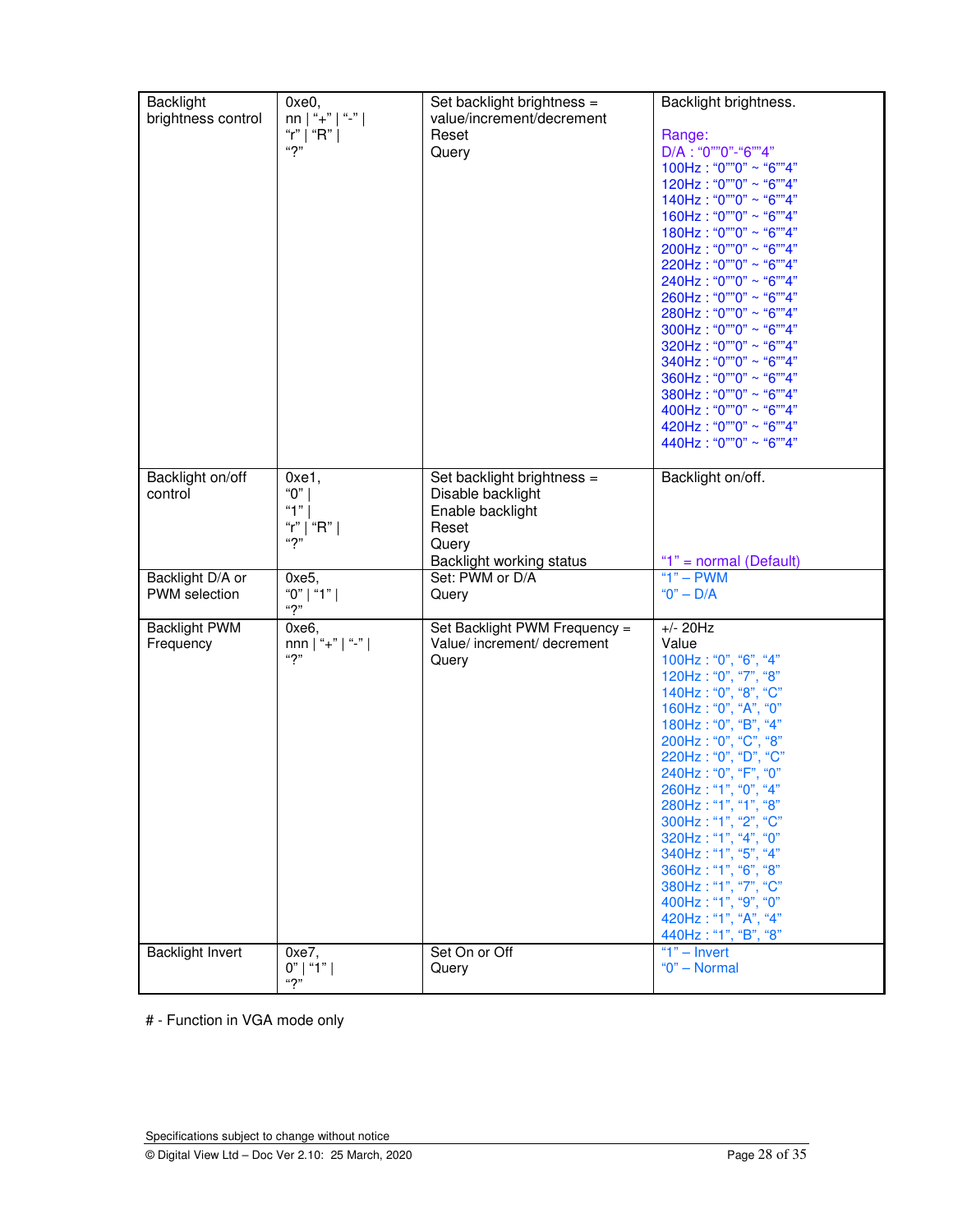# **3. Other control**

| <b>Function</b>                | <b>Command</b>  | <b>Description</b>                | Acknowledge (if enabled)      |
|--------------------------------|-----------------|-----------------------------------|-------------------------------|
| Select RS-232                  | 0xc1, "0"   "1" | Disable/enable command            | "0" - acknowledge disabled.   |
| acknowledge                    |                 | acknowledge.                      | "1" - acknowledge enabled.    |
| Image Auto                     | 0xc3            | Start auto-setup of current mode. | " $0$ " - fail.               |
| Adjust <sup>#</sup>            |                 |                                   | "1" - successful.             |
| Command                        | $0xc4$ , n      | Check whether a command is        | "0" - not available.          |
| availability                   |                 | available.                        | "1" $-$ available.            |
| Color Auto Adjust <sup>#</sup> | 0xc5            | Start auto-calibration of gain of | " $0$ " - fail.               |
|                                |                 | the RGB amplifier.                | "1" - successful.             |
| Query BIOS                     | 0xcb, "0"       | Read BIOS version                 | " $nnnn" = BIOS ver, "nn.nn"$ |
| version                        |                 |                                   |                               |
| Query PCBA                     | 0xcb, "1"       | Read PCBA number                  | " $nnnn" = PCBA number$       |
| number                         |                 |                                   | ALR-1400v2="41758"            |
| <b>Factory Reset</b>           | 0xce            | Reset all parameters to factory   | $"1"$ – successful.           |
|                                |                 | default value                     |                               |
| Soft Power On/Off              | 0xc8            | Soft power                        | "0" - Turn off the LCD panel  |
|                                | "0"   "1"       | off/on                            | power output                  |
|                                | "?"             | query                             | "1" - Turn on the unit        |

# - Function in VGA mode only

# **Hex to ASCII conversion table**

| <b>Hex</b> | <b>ASCII</b>   | <b>Hex</b> | <b>ASCII</b>            | <b>Hex</b> | <b>ASCII</b> | <b>Hex</b> | <b>ASCII</b>             |
|------------|----------------|------------|-------------------------|------------|--------------|------------|--------------------------|
| 0x30       | 0              | 0x41       | A                       | 0x61       | a            | 0x2B       | $\ddot{}$                |
| 0x31       |                | 0x42       | B                       | 0x62       | $\mathsf b$  | 0x2D       | $\overline{\phantom{a}}$ |
| 0x32       | $\overline{c}$ | 0x43       | $\overline{C}$          | 0x63       | $\mathbf{C}$ | 0x3F       | $\overline{\cdot}$       |
| 0x33       | $\overline{3}$ | 0x44       | D                       | 0x64       | d            |            |                          |
| 0x34       | $\overline{4}$ | 0x45       | E                       | 0x65       | $\mathbf e$  |            |                          |
| 0x35       | 5              | 0x46       | $\overline{\mathsf{F}}$ | 0x66       | $\mathsf{f}$ |            |                          |
| 0x36       | 6              | 0x47       | G                       | 0x67       | $\mathsf{g}$ |            |                          |
| 0x37       | $\overline{7}$ | 0x48       | Н                       | 0x68       | h            |            |                          |
| 0x38       | 8              | 0x49       |                         | 0x69       | i            |            |                          |
| 0x39       | $\overline{9}$ | 0x4A       | J                       | 0x6A       |              |            |                          |
|            |                | 0x4B       | Κ                       | 0x6B       | $\sf k$      |            |                          |
|            |                | 0x4C       |                         | 0x6C       | $\mathsf{I}$ |            |                          |
|            |                | 0x4D       | M                       | 0x6D       | m            |            |                          |
|            |                | 0x4E       | N                       | 0x6E       | n            |            |                          |
|            |                | 0x4F       | O                       | 0x6F       | $\circ$      |            |                          |
|            |                | 0x50       | P                       | 0x70       | p            |            |                          |
|            |                | 0x51       | Q                       | 0x71       | q            |            |                          |
|            |                | 0x52       | R                       | 0x72       | r            |            |                          |
|            |                | 0x53       | $\overline{S}$          | 0x73       | $\mathbf S$  |            |                          |
|            |                | 0x54       | T                       | 0x74       | $\mathsf{t}$ |            |                          |
|            |                | 0x55       | U                       | 0x75       | $\mathsf{u}$ |            |                          |
|            |                | 0x56       | $\vee$                  | 0x76       | $\mathsf{V}$ |            |                          |
|            |                | 0x57       | W                       | 0x77       | W            |            |                          |
|            |                | 0x58       | X                       | 0x78       | X            |            |                          |
|            |                | 0x59       | $\overline{Y}$          | 0x79       | $\mathsf{V}$ |            |                          |
|            |                | 0x5A       | $\overline{Z}$          | 0x7A       | Z            |            |                          |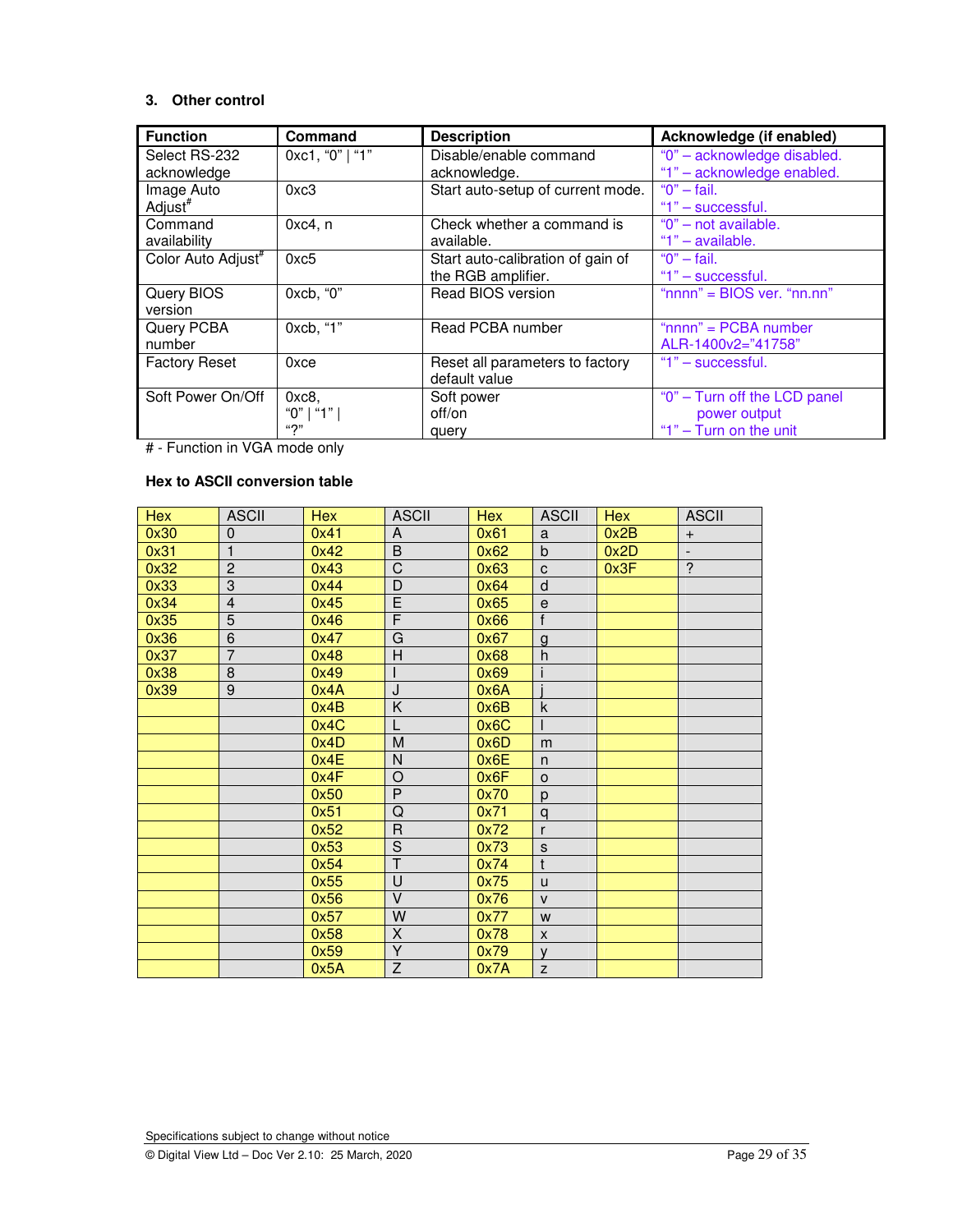# **Appendix III – Mapping definition**

• Definition of Mapping A :

Г

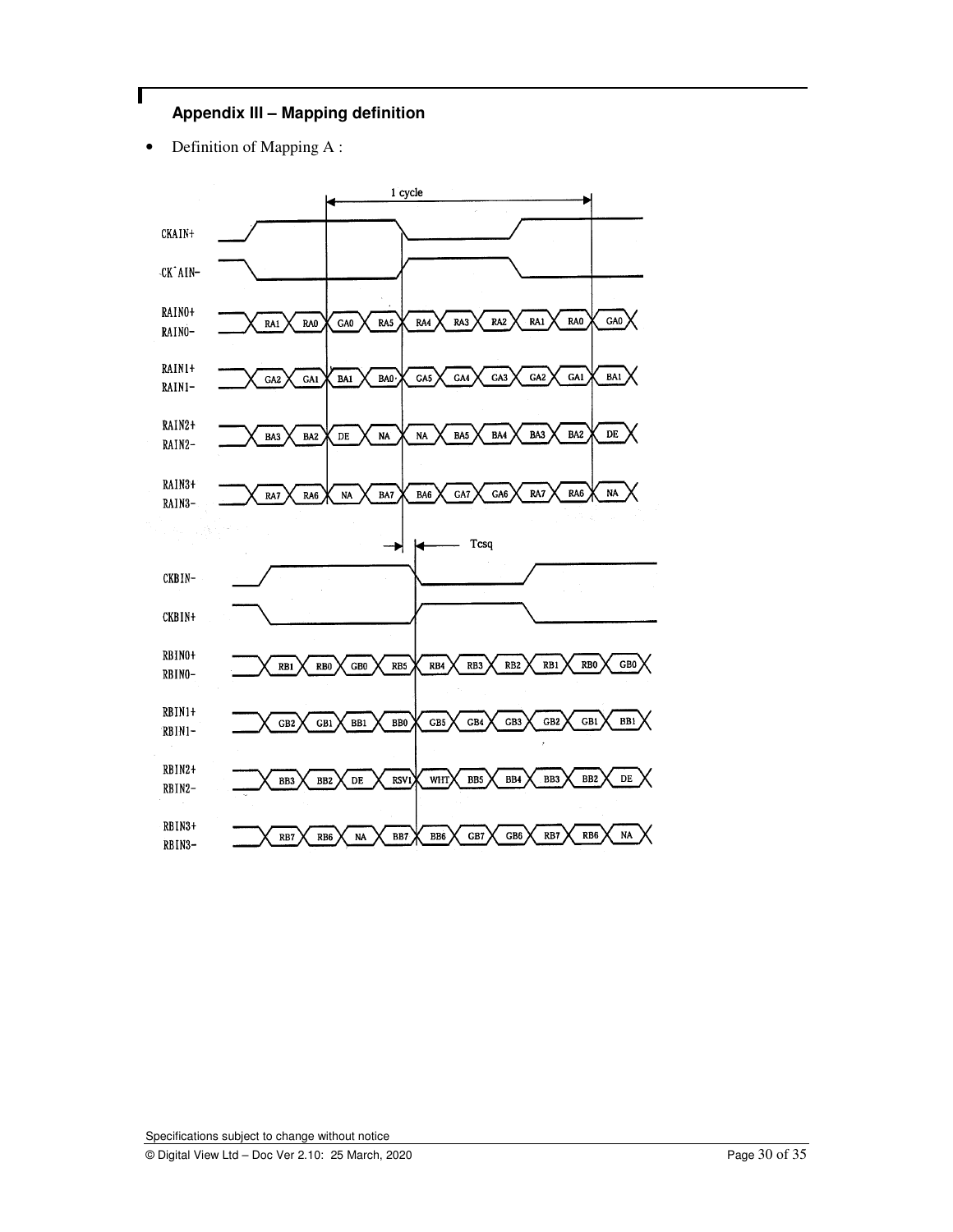• Definition of Mapping B :

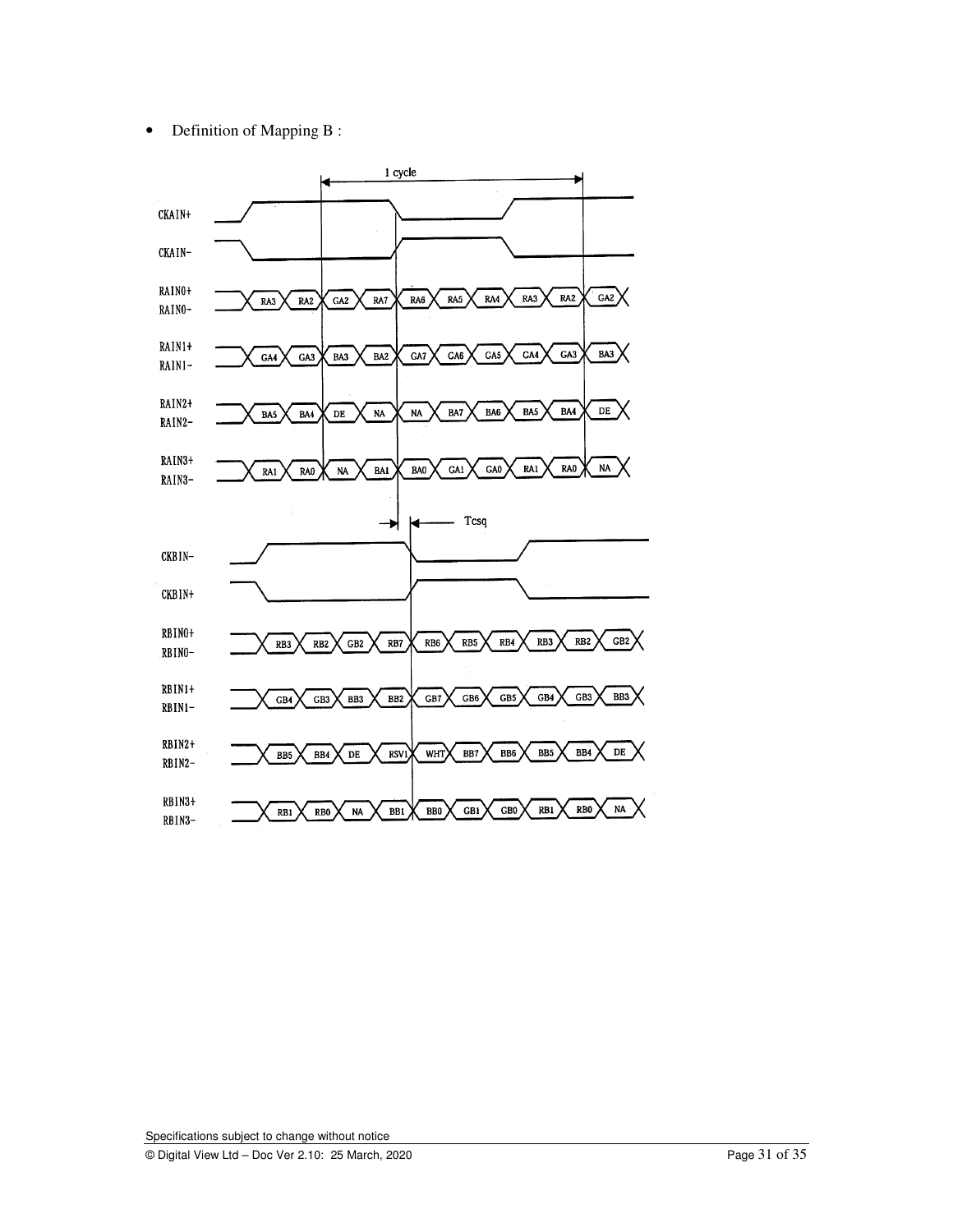# **Appendix IV – Color Auto Adjust**

 The Color Auto Adjust function is supported in the VGA mode only and is designed to calibrate the controller to the incoming video signal. In order to calibrate correctly, the display must be displaying an image containing both black and white data (see illustration below) when the function is used. The internal processor of the video controller chip will then execute a process to adjust the relative values of the RGB signals to achieve the best performance. The parameters of the corrected RGB values are then stored in the controller and are unaffected by the Reset Factory Defaults function.



**Warning** - If the Color Auto Adjust is executed without an appropriate image being displayed, then the process will set incorrect values and the display colors will be distorted. If this occurs, then it can either be corrected by performing the process correctly or if this is not possible then the Reset Color Gain function can be used. This function will reset the stored RGB values to a set of approximate values.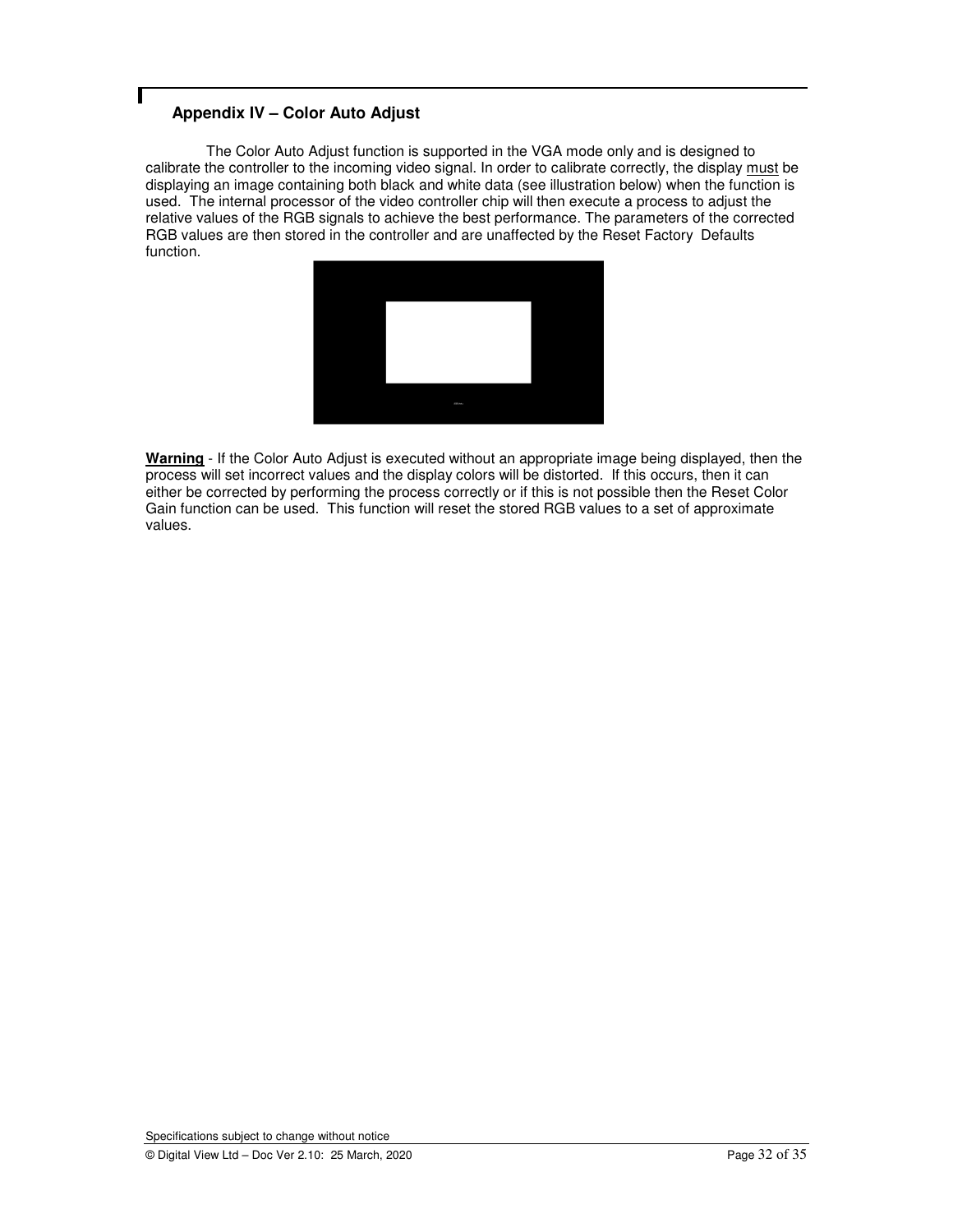# **WARRANTY**

The products are warranted against defects in workmanship and material for a period of three (3) year from the date of purchase provided no modifications are made to it and it is operated under normal conditions and in compliance with the instruction manual.

The warranty does not apply to:

- Product that has been installed incorrectly, this specifically includes but is not limited to cases where electrical short circuit is caused.
- Product that has been altered or repaired except by the manufacturer (or with the manufacturer's consent).
- Product that has subjected to misuse, accidents, abuse, negligence or unusual stress whether physical or electrical.
- Ordinary wear and tear.

Except for the above express warranties, the manufacturer disclaims all warranties on products furnished hereunder, including all implied warranties of merchantability and fitness for a particular application or purpose. The stated express warranties are in lieu of all obligations or liabilities on the part of the manufacturer for damages, including but not limited to special, indirect consequential damages arising out of or in connection with the use of or performance of the products.

# **CAUTION**

Whilst care has been taken to provide as much detail as possible for use of this product it cannot be relied upon as an exhaustive source of information. This product is for use by suitably qualified persons who understand the nature of the work they are doing and are able to take suitable precautions and design and produce a product that is safe and meets regulatory requirements.

# **LIMITATION OF LIABILITY**

The manufacturer's liability for damages to customer or others resulting from the use of any product supplied hereunder shall in no event exceed the purchase price of said product.

# **TRADEMARKS**

The following are trademarks of Digital View Ltd:

- Digital View
- HE-1400v2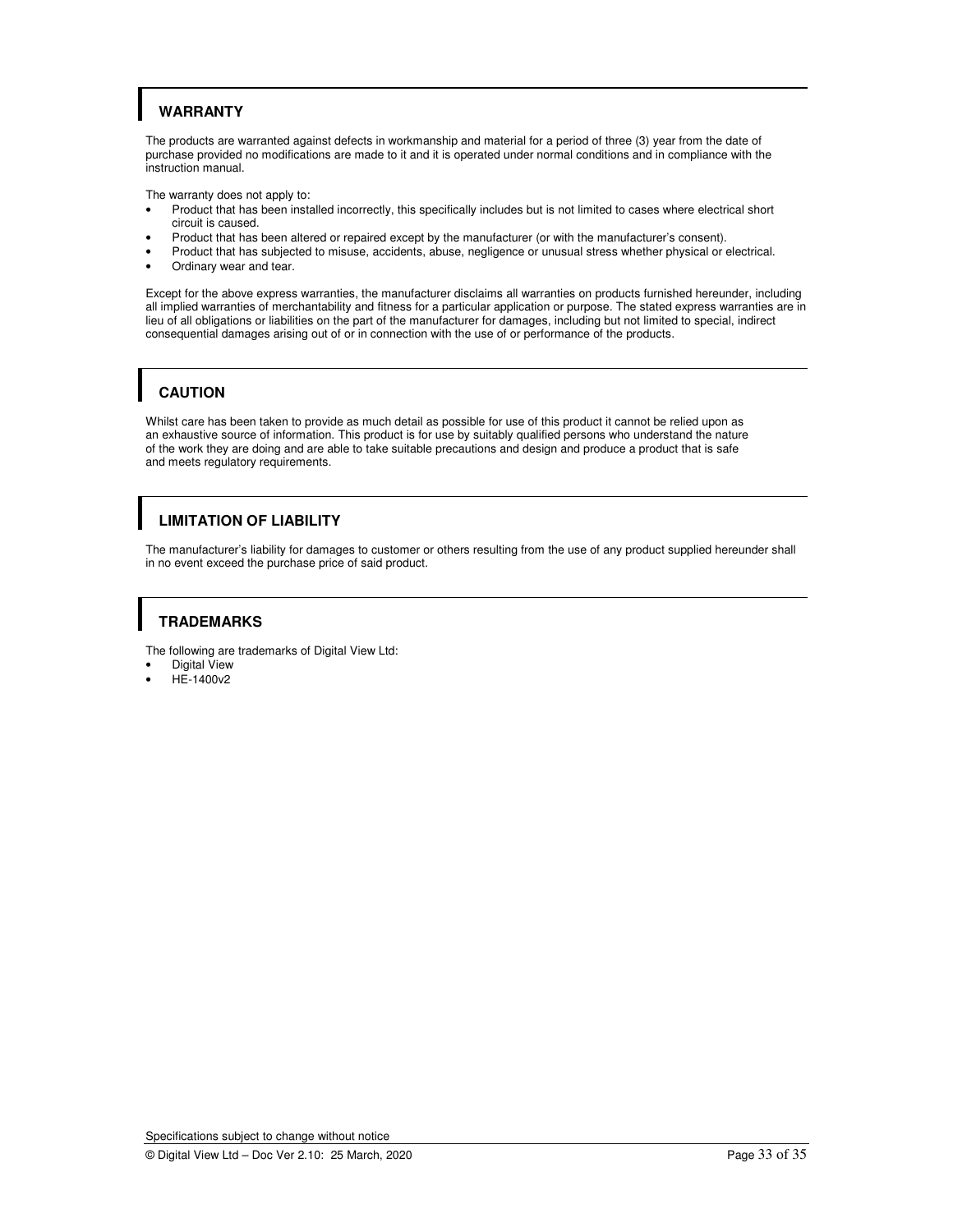# **CONTACT DETAILS**

Digital View has offices in Asia, Europe and USA also an internet site:

#### **USA**

 Digital View Inc. 18440 Technology Drive Building 130 Morgan Hill, California, 95037 USA

**Tel**: (1) 408-782 7773 **Fax**: (1) 408-782 7883

**Sales**: ussales@digitalview.com

### **EUROPE**

Digital View Ltd. The Lake House Knebworth Park Herts, SG3 6PY UK

**Tel**: +44-(0)20-7631-2150 **Fax**: Fax: +44-(0)20-7631-2156

**Sales:** uksales@digitalview.com

### **ASIA**

 Digital View Ltd Unit 705-708, 7/F Texwood Plaza 6 How Ming Street Kwun Tong Hong Kong

**Tel**: (852) 2861 3615 **Fax**: (852) 2520 2987

**Sales**: hksales@digitalview.com

### **WEBSITE**

www.digitalview.com

Specifications subject to change without notice